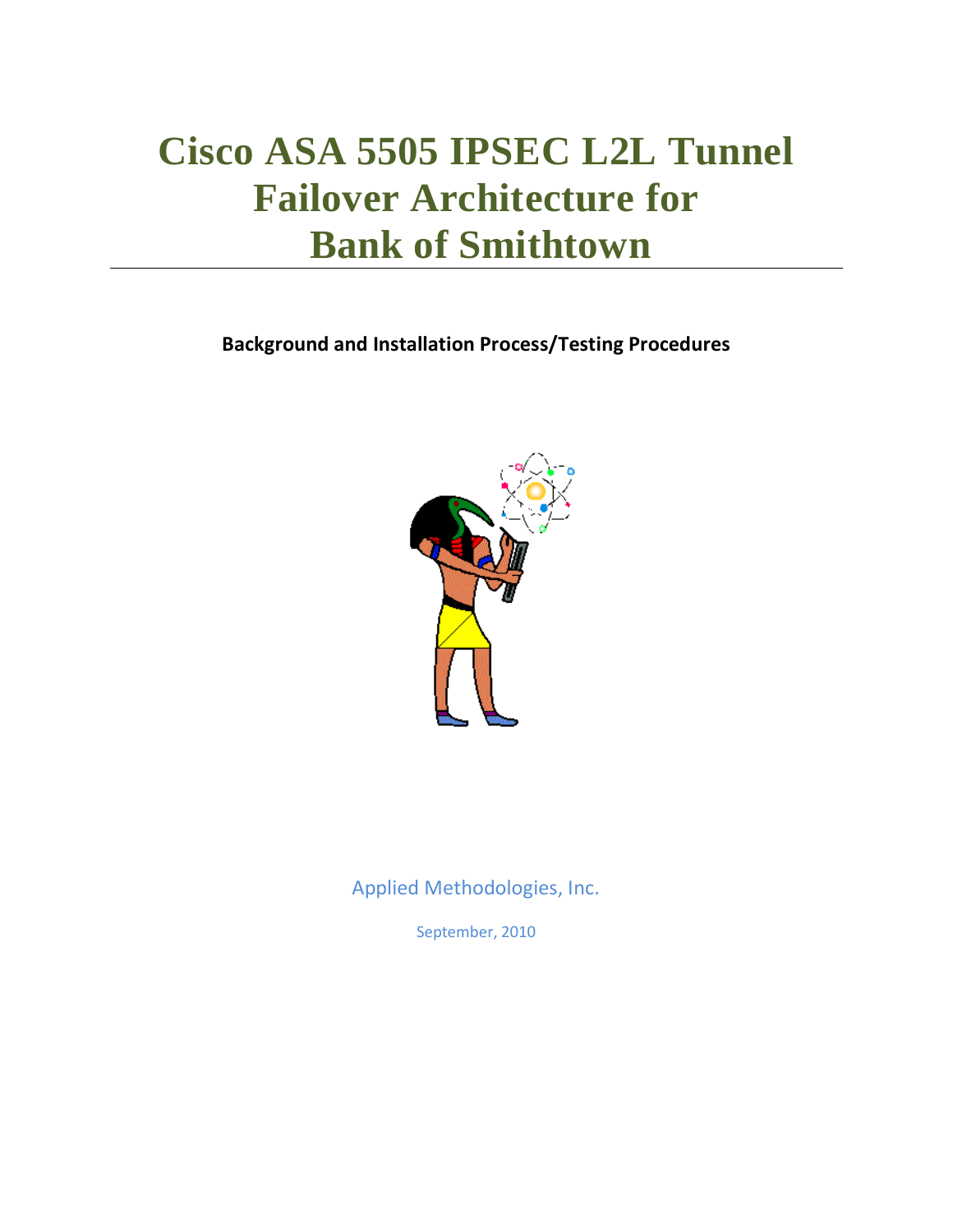## **Contents**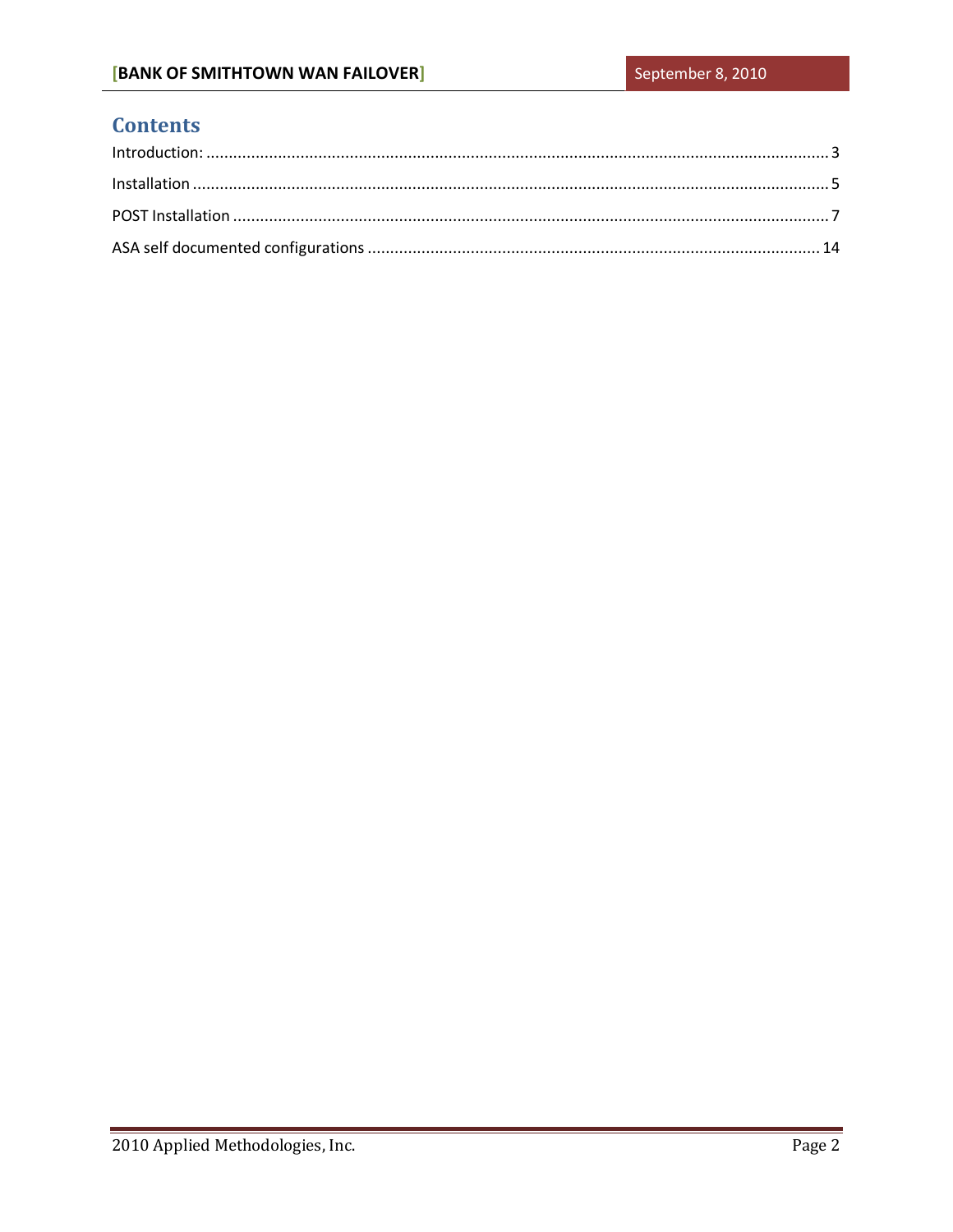### <span id="page-2-0"></span>**Introduction:**

Bank of Smithtown(BOS) requires the use of Cisco ASA 5505 security appliances to provide a secure and encrypted failover LAN to LAN (L2L) tunnel between its Hauppauge headquarters office and many of its remote branches in NY. This tunnel is required for their WAN provider is experiencing quality issues at several locations starting with their Garden City branch. The L2L tunnel architecture will consists of an ASA 5505 at the company headquarters with an initial L2L tunnel established to the Garden City branch. This solution will utilize a local cable ISP for connectivity between sites. A simple solution was needed to ensure operational continuity before the bank merged with a competitor. A strategic DMVPN solution was not considered due to the merger activities and time required. The tactical solution was to utilize the ASA's on a per branch site basis. This solution can scale up to 25 remote branches before an upgrade in the headquarters site from ASA 5505 to 5510 is required. This approach provides both banks a low cost, very secure and easy to manage architecture to support the branch sites during the merger. The ASAs have been pre tested and staged in AMILABS' networking lab with a simulated environment that reflects BOS's MPLS/MBGP WAN. The following diagram below outlines the basic architecture.

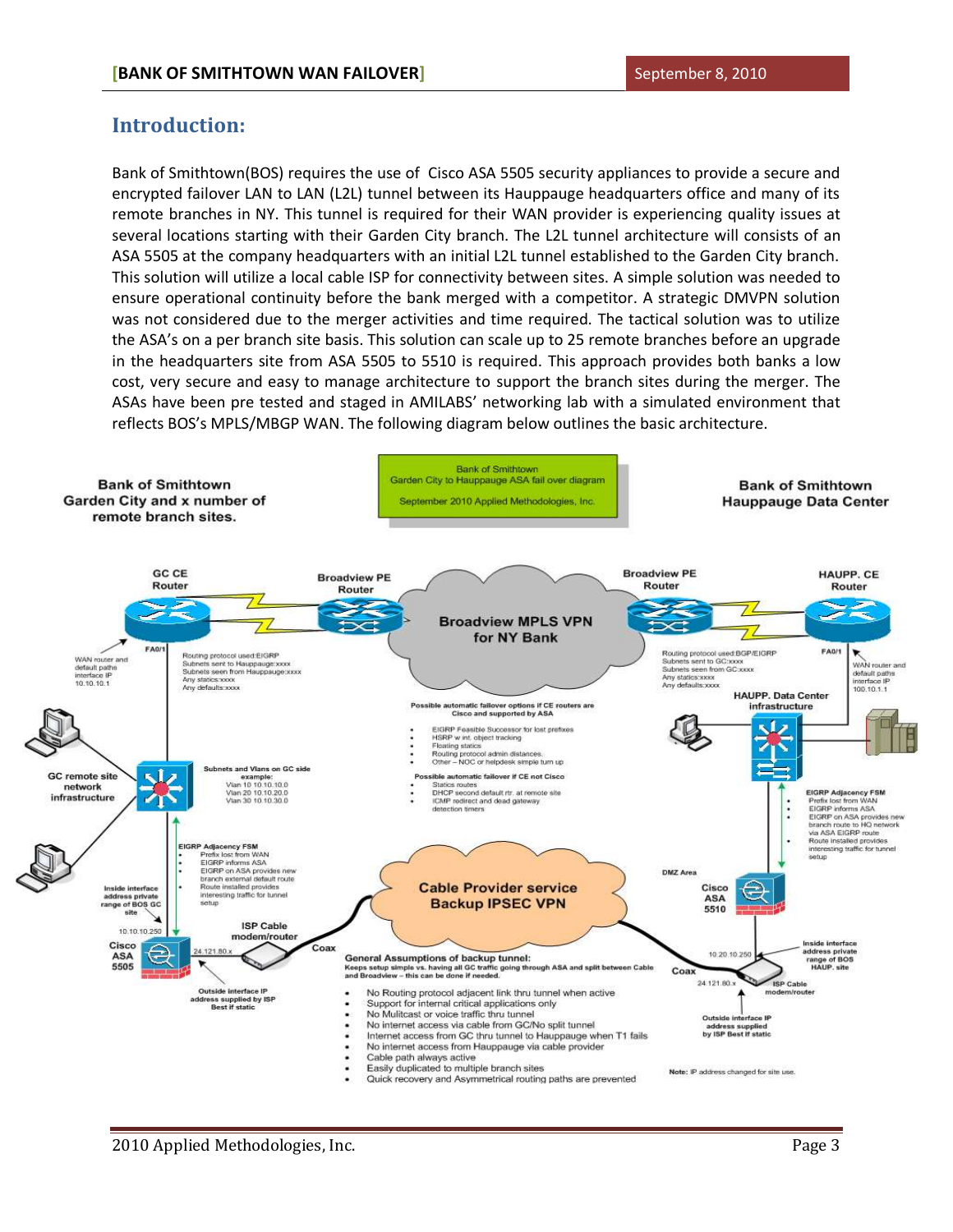This document outlines the basic installation, testing process and post installation behavior of the devices involved. Additional branches can achieve failover protection by duplicating this setup resulting in the Hauppauge ASA becoming a L2L hub to the branch ASA spoke based sites. The configuration files contain a template for additional sites to be added. Cisco ASDM can also be used to manage and install additional sites.

### **Some general points:**

- **Enable passwords and AAA are not set on devices – should be set after testing from NOC**
- **The tunnel is only for prefix loss not device loss. Since the ASA's don't support HSRP/VRRP at time of this writing EIGRP Feasible Successor FSM was used for prefix loss detection. ICMP redirects and Dead Gateway detection methods were too slow for proper failover detection.**
- The tunnel will only be active when interesting traffic destined for Hauppauge or GC is present when the Broadview path is unavailable.
- The tunnel will deactivate after 1 minute of idle time when no traffic for either site is present to go through the tunnel. This prevents the tunnel from remaining active once the Broadview path is active again. Asymmetrical routing paths are prevented.
- Logging is enabled to be buffered in the device NOC can setup syslogging according to its standards
- Use of ASDM is highly recommended to monitor, adjust configurations, debug, log and setup additional features of ASA.
- HTTPS server is set for INSIDE 123.45.X.X subnet on each device for management
- <span id="page-3-0"></span>• The HUB Hauppauge ASA has example commands for a second branch(not active) and with the routing statements removed.

### **For second site**

crypto map BRANCHES 20 match address nextsite crypto map BRANCHES 20 set pfs group1 crypto map BRANCHES 20 set peer 174.220.90.26 – **fake address from lab** crypto map BRANCHES 20 set select based on policy crypto map BRANCHES interface outside

tunnel-group 174.220.90.26 type ipsec-l2l – **fake address from lab** tunnel-group 174.220.90.26 ipsec-attributes pre-shared-key \*\*\*\*\*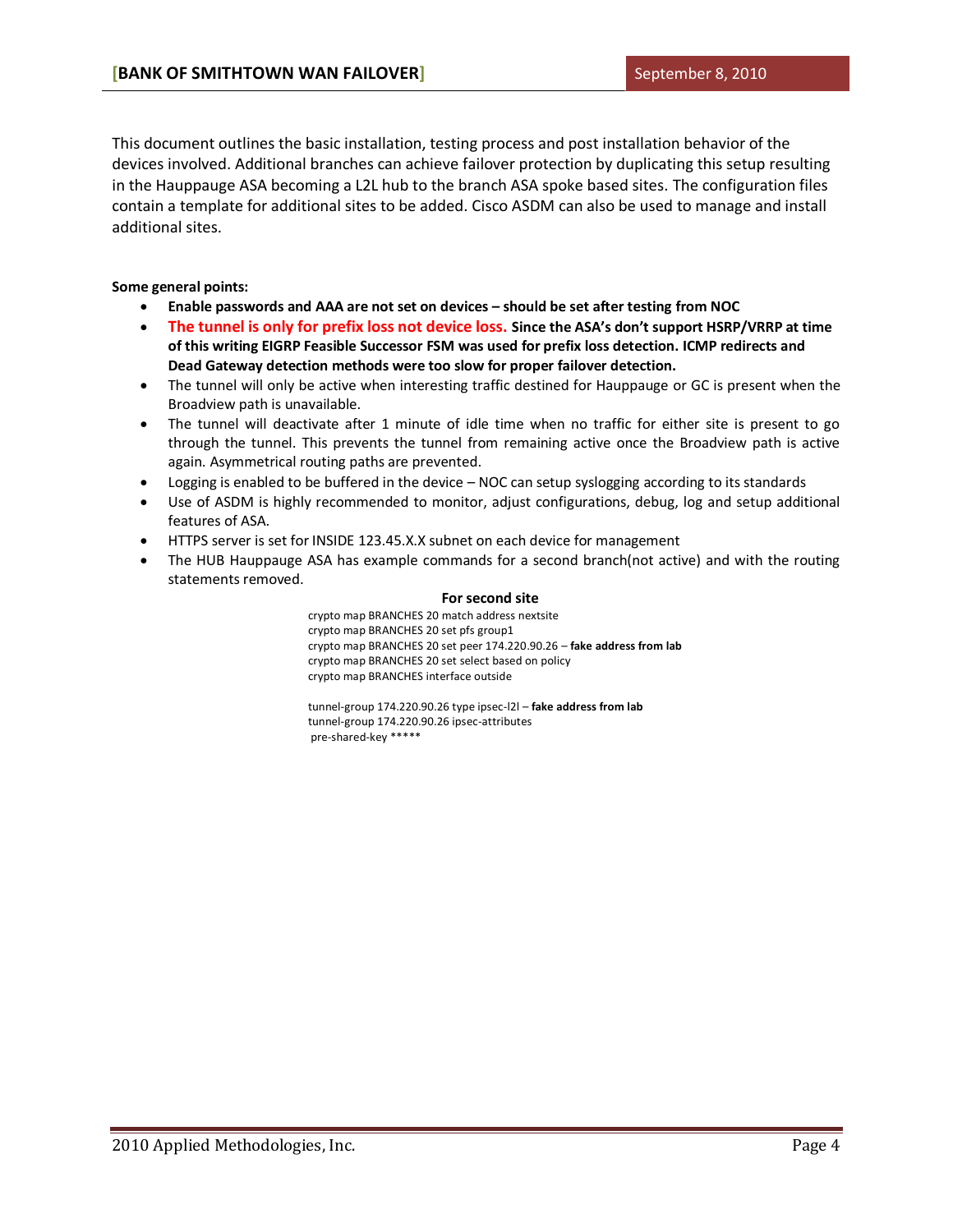### **Installation**

**Installation process for Cisco ASA 5505 IPSEC L2L appliances to backup Broadview MPLS WAN path between Hauppauge and Garden City branch**

Below are the steps to install the ASA once delivered to sites.

### **1). HAUPPAUGE INSTALL**

Install the ASA in Hauppauge network switching infrastructure. *The ASA is preconfigured to join the BOS EIGRP routing process of 1038 and no further configuration is necessary on BOS routers at the Hauppauge site.*

Port 1 is for the inside vlan 1 network – This goes to the 123.45.4.0 network The IP address of the ASA Vlan 1 interface is 123.45.4.25 All the other ports 2-7 are set for the inside network of vlan1 123.45.4.0.

Port 0 is for the Cat 5 cable from the Cable Modem to the ASA – This is the outside network of 222.111.90.26/29 The IP address of the outside Vlan2 interface is 222.111.90.98 Check for EIGRP neighbor on ASA – SH EIG NEG Check for EIGRP neighbors on other Hauppauge routers - SH IP EIG NEIGHBOR Make sure you can ping 123.45.4.1 and .243 routers respectively from the ASA

Check routing table to Garden City network – should still go through Broadview path From ASA ping outside Garden City cable modem interface of 222.111.90.25 if allowed from ISP.

### **2). GARDEN CITY INSTALL**

Install ASA in Garden City network Port 1 is for the inside vlan 1 network – This goes to the 123.45.33.0 network The IP address of the ASA Vlan 1 interface is 123.45.33.25 All the other ports 2-7 are set for the inside network of vlan1 123.45.33.0.

Port 0 is for the Cat 5 cable from the Cable Modem to the ASA – This is the outside network of 222.111.90.24/29 The IP address of the outside Vlan2 interface is 222.111.90.26 From ASA ping outside Hauppauge cable modem interface of 222.111.90.27 if allowed from ISP. From ASA ping outside Hauppauge ASA interface of 222.111.90.98

### **3). Add changes to Garden City Broadview router:**

### **Interface FA0/0**

no ip redirects remove secondary address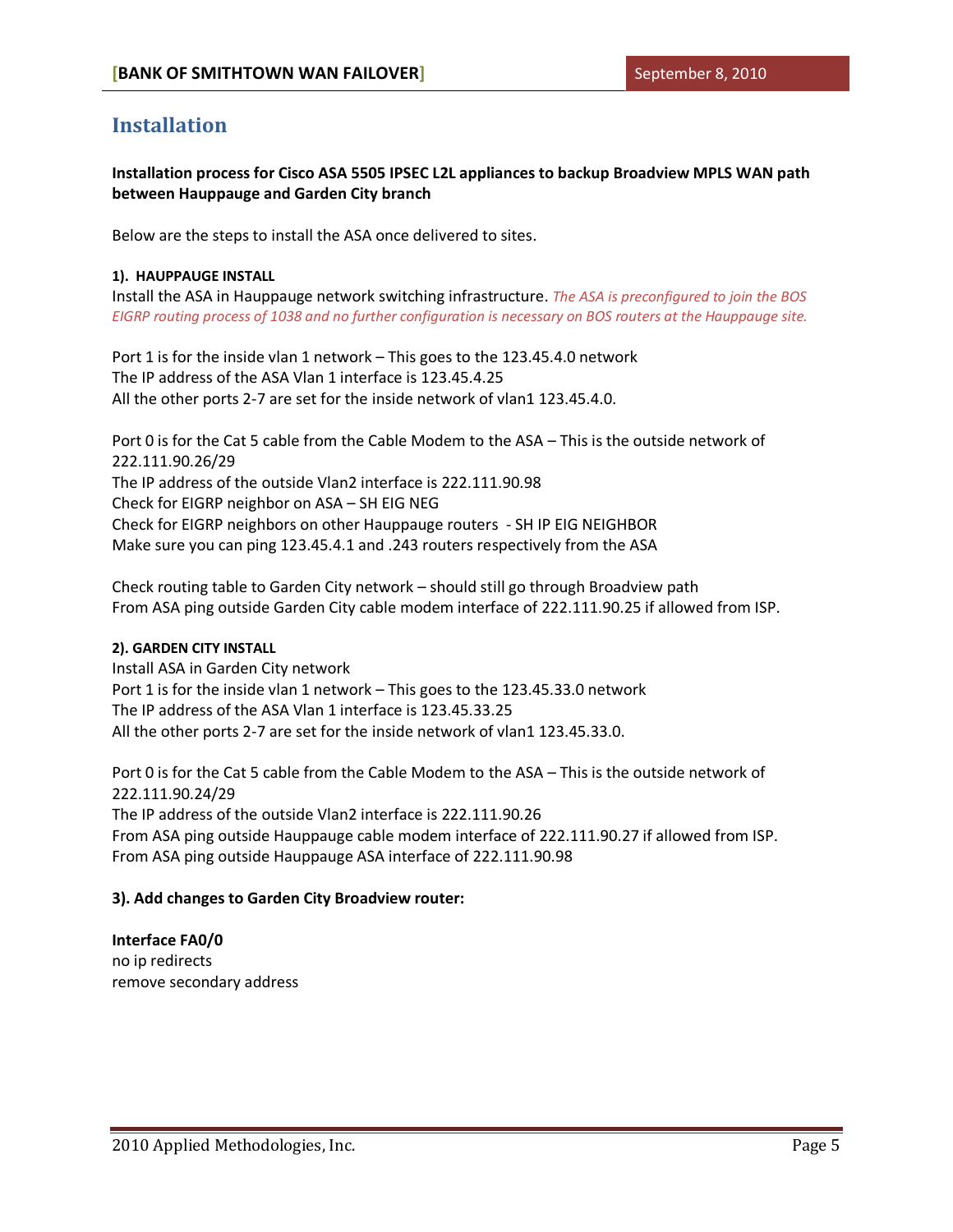### **Global statements:**

ip route 0.0.0.0 0.0.0.0 Serial0/0 ip route 0.0.0.0 0.0.0.0 123.45.33.25 200

router eigrp 21 – *separate process from BOS HQ and will not affect WAN routing used for cutover function* network 10.0.0.0 no auto-summary (no redistribution here for the ASA has EIGRP and is redistributing its route)

Check for EIGRP neighbor on ASA – SH EIG NEG

Check for EIGRP neighbors on other Hauppauge routers - SH IP EIG NEIGHBOR Make sure you can ping 123.45.33.1 router respectively from the ASA At this point both ASAs should be up in each site and we should be able to ping between their outside interfaces GC 222.111.90.26 -- Hauppauge 222.111.90.98 Check routing table to Hauppauge network – should still go through Broadview path.

### **Failover testing process:**

- 1. Submission of Change Control if applicable
- 2. Notification of NOC if applicable
- 3. Shut down of Garden City Serial 0/0/0
- 4. Conduct check on Garden City router of routes to Hauppauge path should now be through the ASA
- 5. From GC router ping Hauppauge devices
- 6. From GC ASA verify tunnel is up with show commands listed earlier in documentation
- 7. From Hauppauge routers verify path to 123.45.33.0
- 8. From Hauppauge ASA verify tunnel is up with show commands listed earlier in documentation
- 9. Run ping from Hauppauge to devices in GC.
- 10. In GC run applications and access internet via tunnel.
- 11. Note any issues and correct.

### **Conduct final configuration changes to devices:**

- 1. Enable passwords, SSH and AAA
- 2. Setup and test SNMP, traps and NMS if applicable
- 3. Exchange tunnel pre-shared key with BOS personnel
- 4. Setup ASDM if applicable for BOS personnel
- <span id="page-5-0"></span>5. Demonstrate ASDM for BOS personnel if applicable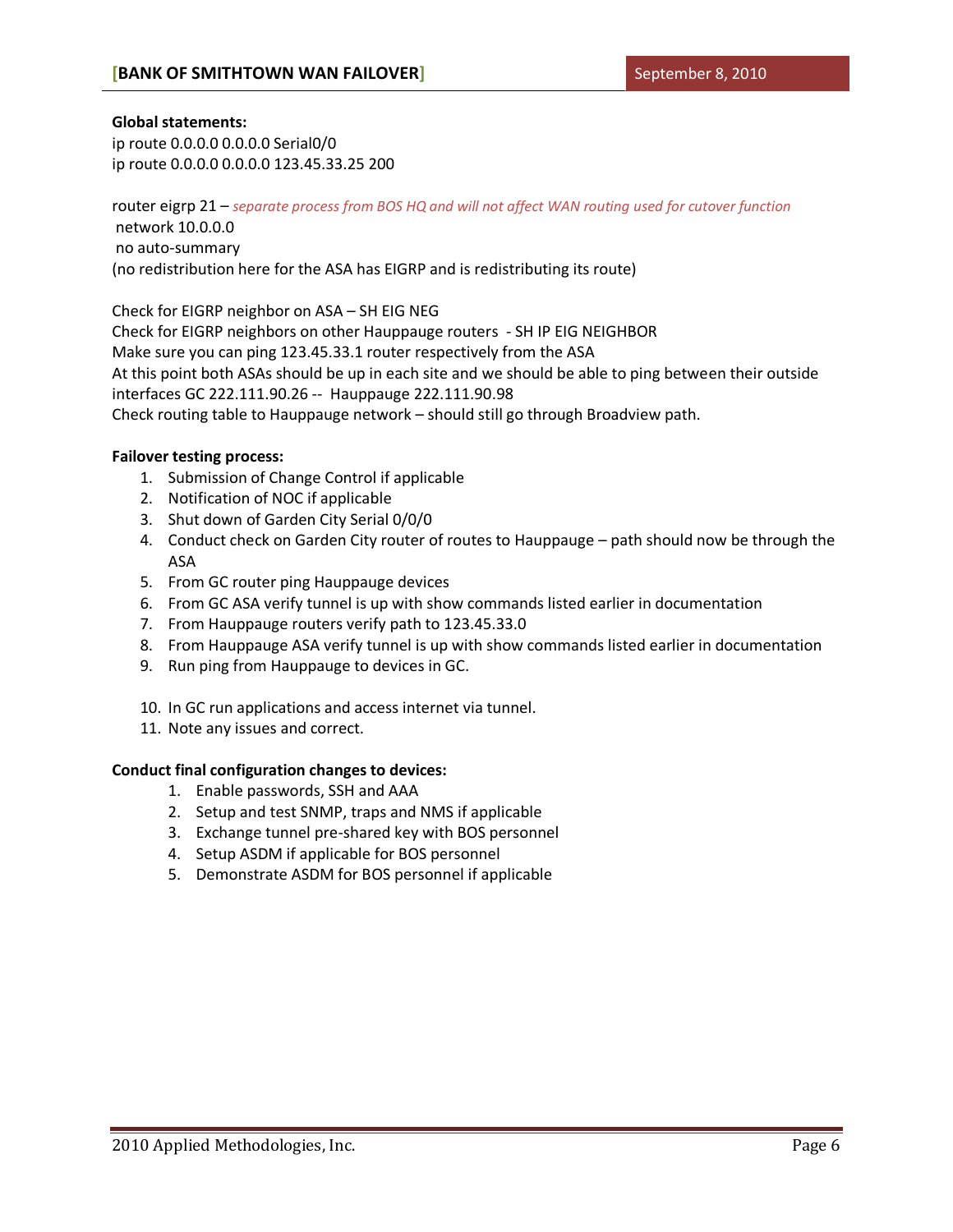### **POST Installation**

### **Normal state of ASA when Broadview path is up between Garden City and Hauppauge**

#### **Garden City**

#### **Output of Cisco ASA 5505 in Garden City**

Normal ASA activity when Garden City's Broadview link is operating normally **UP– NO TUNNEL IS ACTIVE**

EIGRP neighbor is in place between ASA and Garden City Broadview router BOSGCASA# sh eig nei EIGRP-IPv4 neighbors for process **21 - separate process from HQs 1038**

H Address Interface Hold Uptime SRTT RTO Q Seq (sec) (ms) Cnt Num 0 123.45.33.1 Vl1 13 00:39:57 1 200 0 10 BOSGCASA#

BOSGCASA# **sh ipsec sa**

**There are no ipsec sas** BOSGCASA# **sh isakmp sa**

**There are no isakmp sas** BOSGCASA#

**Vlan 1** is **the inside 123.45.33.0 network** and there should be little traffic noted on the interface.

#### BOSGCASA# **sh int vlan1**

Interface Vlan1 "inside", is up, line protocol is up Hardware is EtherSVI, BW 100 Mbps, DLY 100 usec Description: BOS GardenCity Branch Local LAN MAC address 68ef.bdcc.818e, MTU 1500 IP address 123.45.33.25, subnet mask 255.255.255.0 Traffic Statistics for "inside": 191 packets input, 11449 bytes 225 packets output, 13772 bytes 0 packets dropped 1 minute input rate 0 pkts/sec, 13 bytes/sec 1 minute output rate 0 pkts/sec, 13 bytes/sec 1 minute drop rate, 0 pkts/sec 5 minute input rate 0 pkts/sec, 13 bytes/sec 5 minute output rate 0 pkts/sec, 13 bytes/sec

5 minute drop rate, 0 pkts/sec

**Vlan2** is the **outside interface to the cable network provider** and should also have little traffic if any noted since the tunnel is not currently up.

BOSGCASA# sh int vlan 2 Interface Vlan2 "outside", is up, line protocol is up Hardware is EtherSVI, BW 100 Mbps, DLY 100 usec Description: BOS GardenCity Branch Cable ISP backup link MAC address 68ef.bdcc.818e, MTU 1500 IP address 222.111.90.26, subnet mask 255.255.255.248 Traffic Statistics for "outside": 2 packets input, 650 bytes 0 packets output, 0 bytes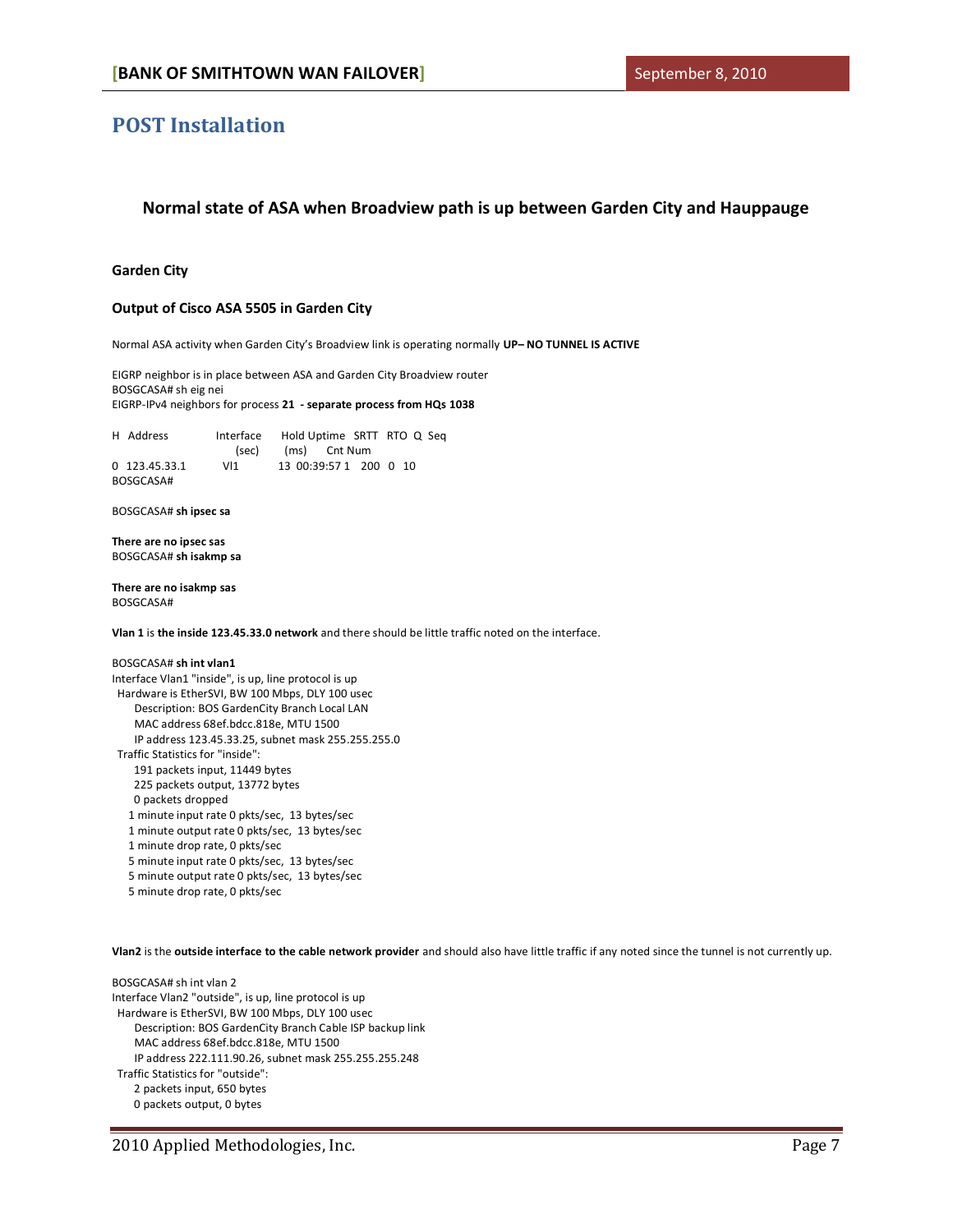1 packets dropped

- 1 minute input rate 0 pkts/sec, 0 bytes/sec
- 1 minute output rate 0 pkts/sec, 0 bytes/sec
- 1 minute drop rate, 0 pkts/sec
- 5 minute input rate 0 pkts/sec, 0 bytes/sec
- 5 minute output rate 0 pkts/sec, 0 bytes/sec
- 5 minute drop rate, 0 pkts/sec

BOSGCASA#

### **From Garden City router:**

### GardenCity#sh ip rou

Gateway of last resort is 0.0.0.0 to network 0.0.0.0

10.0.0.0/8 is variably subnetted, 3 subnets, 3 masks

- C 123.45.8.253/32 is directly connected, Serial0/0
- C 123.45.8.254/31 is directly connected, Serial0/0
- C 123.45.33.0/24 is directly connected, FastEthernet0/0

**S\* 0.0.0.0/0 is directly connected, Serial0/0**

GardenCity#

#### **Output of Cisco ASA 5505 in Hauppauge**

Normal ASA activity when Hauppauge's Broadview link is operating normally **UP– NO TUNNEL IS ACTIVE**

EIGRP neighbor is in place between ASA and Hauppauge Broadview router

#### Broadview#**sh ip eig nei**

| IP-EIGRP neighbors for process 1038 |                |           |                                               |  |  |
|-------------------------------------|----------------|-----------|-----------------------------------------------|--|--|
|                                     | H Address      | Interface | Hold Uptime SRTT RTO Q Seq                    |  |  |
|                                     |                | (sec)     | (ms)<br>Cnt Num                               |  |  |
|                                     | 3 123.45.4.1   | Fa0/0     | 14 00:41:01 60 360 0 24                       |  |  |
|                                     | 2 123.45.4.244 | Fa0/0     | 13 00:41:14 3 200 0 23                        |  |  |
|                                     | 1 123.45.4.240 | Fa0/0     | 14 00:42:30 21 200 0 36                       |  |  |
|                                     | 0 123.45.4.25  | Fa0/0     | 10 00:42:30 21 200 0 45 ASA as EIGRP neighbor |  |  |
| Broadview#                          |                |           |                                               |  |  |

BOSHAUPPASA# **sh ipsec sa**

**There are no ipsec sas** BOSHAUPPASA# **sh isakmp sa**

**There are no isakmp sas** BOSHAUPPASA#

**Vlan 1** is **the inside 123.45.4.0 network** and there should be little traffic noted on the interface.

#### **BOSHAUPPASA# sh int vlan 1**

Interface Vlan1 "inside", is up, line protocol is up Hardware is EtherSVI, BW 100 Mbps, DLY 100 usec Description: BOS Hauppaugh HQ MAC address 68ef.bdcc.97ba, MTU 1500 IP address 123.45.4.25, subnet mask 255.255.254.0 Traffic Statistics for "inside": 1798 packets input, 113043 bytes 569 packets output, 47600 bytes 0 packets dropped 1 minute input rate 0 pkts/sec, 52 bytes/sec 1 minute output rate 0 pkts/sec, 14 bytes/sec

- 1 minute drop rate, 0 pkts/sec
- 5 minute input rate 0 pkts/sec, 52 bytes/sec
- 5 minute output rate 0 pkts/sec, 14 bytes/sec
- 5 minute drop rate, 0 pkts/sec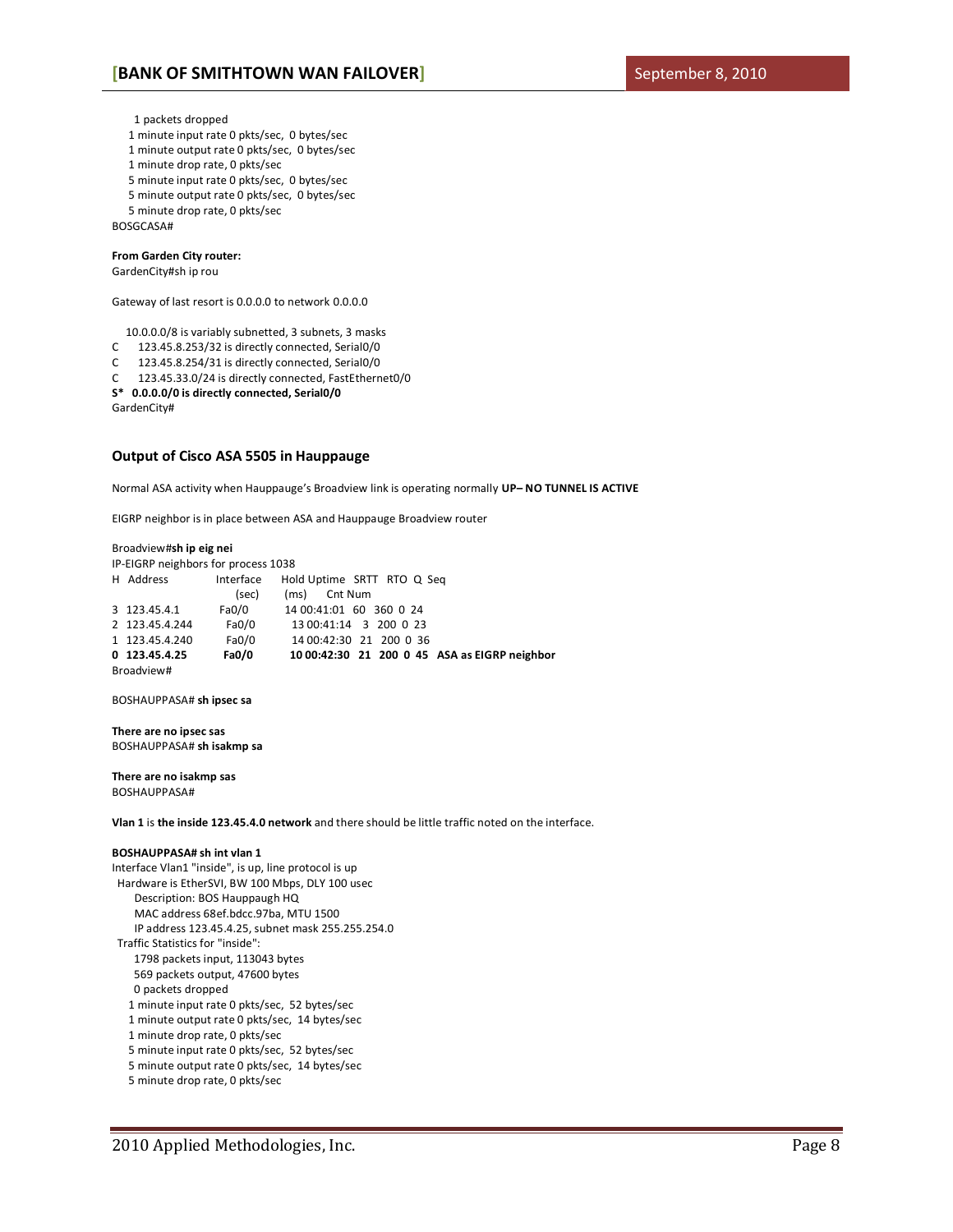**Vlan2** is the **outside interface to the cable network provider** and should also have little traffic if any noted since the tunnel is not currently up.

#### **BOSHAUPPASA# sh int vlan 2**

Interface Vlan2 "outside", is up, line protocol is up

Hardware is EtherSVI, BW 100 Mbps, DLY 100 usec

Description: BOS Hauppaugh Cable ISP backup link

MAC address 68ef.bdcc.97ba, MTU 1500

IP address 222.111.90.98, subnet mask 255.255.255.248

Traffic Statistics for "outside":

25 packets input, 4282 bytes

22 packets output, 3420 bytes

1 packets dropped

 1 minute input rate 0 pkts/sec, 0 bytes/sec 1 minute output rate 0 pkts/sec, 0 bytes/sec

1 minute drop rate, 0 pkts/sec

- 5 minute input rate 0 pkts/sec, 0 bytes/sec
- 5 minute output rate 0 pkts/sec, 0 bytes/sec 5 minute drop rate, 0 pkts/sec

BOSHAUPPASA#

### **From Broadview router:**

Broadview#**sh ip rou 123.45.33.0** Routing entry for 123.45.0.0/16 Known via "static", distance 1, metric 0 (connected) Redistributing via eigrp 1038 Advertised by eigrp 1038 Routing Descriptor Blocks: \* **directly connected, via Serial0/0/0**

Route metric is 0, traffic share count is 1

### **From Cisco 3745 Verizon Default Gateway router:**

MotorParkway\_DEFGW> MotorParkway\_DEFGW>**sh ip route 123.45.33.0** Routing entry for 123.45.0.0/16 Known via "eigrp 1038", distance 90, metric 2172416, type internal Redistributing via eigrp 1038 Last update from 123.45.4.243 on FastEthernet0/0, 00:06:03 ago Routing Descriptor Blocks:  **\* 123.45.4.243, from 123.45.4.243**, 00:06:03 ago, via FastEthernet0/0 Route metric is 2172416, traffic share count is 1 Total delay is 20100 microseconds, minimum bandwidth is 1544 Kbit Reliability 255/255, minimum MTU 1500 bytes

#### **From Perimeter router:**

Loading 1/255, Hops 1

#### Premiter#**sh ip rou 123.45.33.0**

Routing entry for 123.45.0.0/16 Known via "eigrp 1038", distance 90, metric 2172416, type internal Redistributing via eigrp 1038 Last update from 123.45.4.243 on FastEthernet0/0, 00:09:55 ago Routing Descriptor Blocks:  **\* 123.45.4.243, from 123.45.4.243, 00:09:55 ago, via FastEthernet0/0**

 Route metric is 2172416, traffic share count is 1 Total delay is 20100 microseconds, minimum bandwidth is 1544 Kbit Reliability 255/255, minimum MTU 1500 bytes Loading 1/255, Hops 1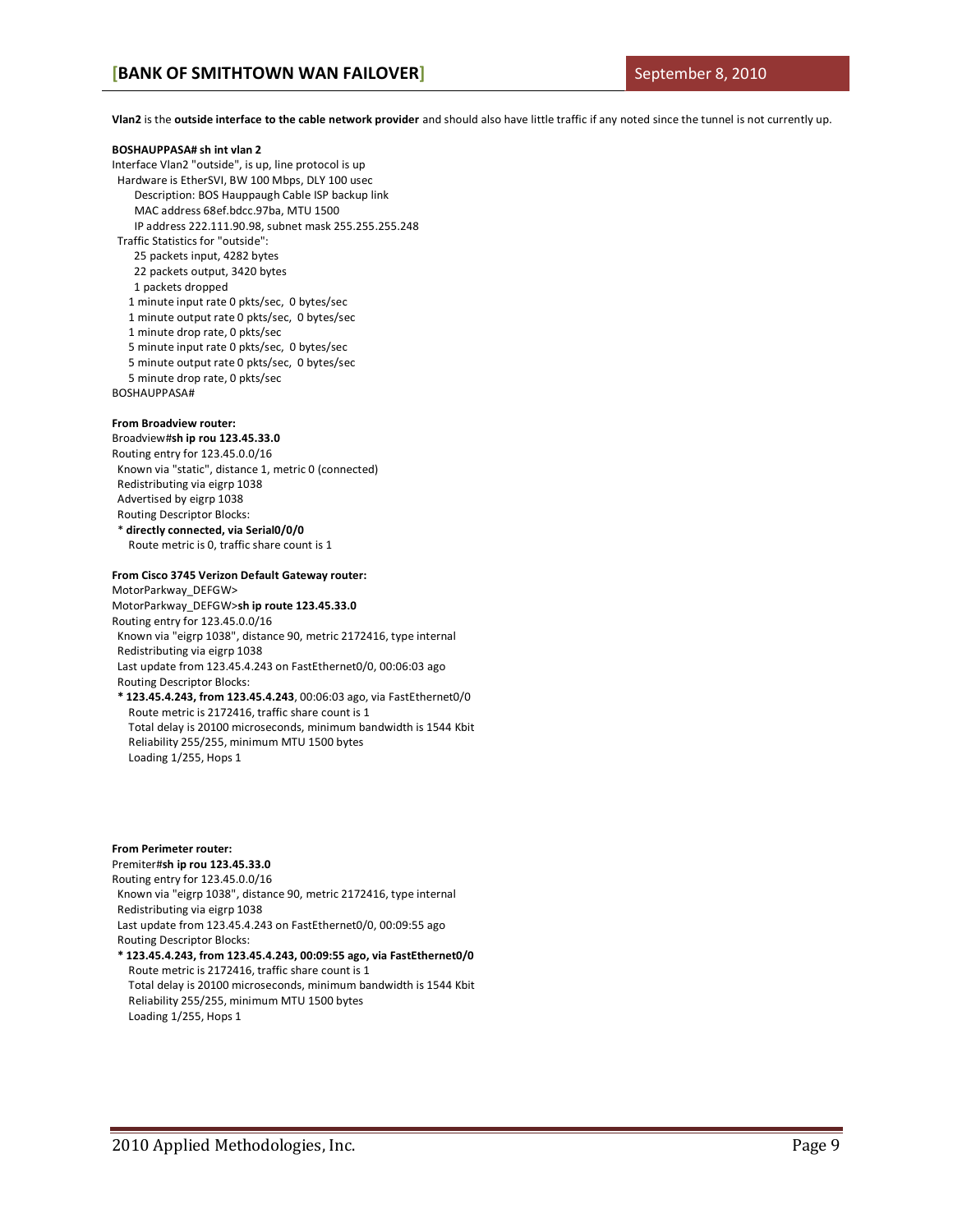### **State of ASA when Broadview path is DOWN between Garden City and Hauppauge**

### **Garden City**

#### **Output of Cisco ASA 5505 in Garden City**

Normal ASA activity when Garden City's Broadview link is **DOWN– IPSEC TUNNEL IS ACTIVE**

GardenCity#**sh ip rou**

Gateway of last resort is **123.45.33.25** to network 0.0.0.0

 10.0.0.0/24 is subnetted, 1 subnets C 123.45.33.0 is directly connected, FastEthernet0/0 **D\*EX 0.0.0.0/0 [170/30720] via 123.45.33.25, 00:00:06, FastEthernet0/0** 

Normal ASA activity when Garden City's Broadview link is DOWN – **IPSEC TUNNEL IS ACTIVE**

#### BOSGCASA# **sh isakmp sa**

 Active SA: 1 Rekey SA: 0 (A tunnel will report 1 Active and 1 Rekey SA during rekey) Total IKE SA: 1

1 IKE Peer: 222.111.90.98 Type : L2L Role : **initiator** Rekey : no State : MM\_ACTIVE

BOSGCASA# **sh ipsec sa** interface: outside Crypto map tag: TOHAUPP, seq num: 1, local addr: 222.111.90.26

 access-list tohaupp extended permit ip 123.45.33.0 255.255.255.0 any local ident (addr/mask/prot/port): (123.45.33.0/255.255.255.0/0/0) remote ident (addr/mask/prot/port): (0.0.0.0/0.0.0.0/0/0) current\_peer: 222.111.90.98

 **#pkts encaps: 10, #pkts encrypt: 10, #pkts digest: 10 – some traffic #pkts decaps: 10, #pkts decrypt: 10, #pkts verify: 10** #pkts compressed: 0, #pkts decompressed: 0 #pkts not compressed: 10, #pkts comp failed: 0, #pkts decomp failed: 0 #pre-frag successes: 0, #pre-frag failures: 0, #fragments created: 0 #PMTUs sent: 0, #PMTUs rcvd: 0, #decapsulated frgs needing reassembly: 0 #send errors: 0, #recv errors: 0

 local crypto endpt.: 222.111.90.26/0, remote crypto endpt.: 222.111.90.98/ path mtu 1500, ipsec overhead 74, media mtu 1500 current outbound spi: 19D39d0B2DA

current inbound spi : A21d97919B3

 $\Omega$ 

 inbound esp sas: spi: 0xA2198A19B3 (271958953971) transform: esp-aes-256 esp-sha-hmac no compression in use settings ={L2L, Tunnel, PFS Group 1, } slot: 0, conn\_id: 4096, crypto-map: TOHAUPP sa timing: remaining key lifetime (kB/sec): (3914999/28784) IV size: 16 bytes replay detection support: Y Anti replay bitmap: 0x00000000 0x000007FF outbound esp sas: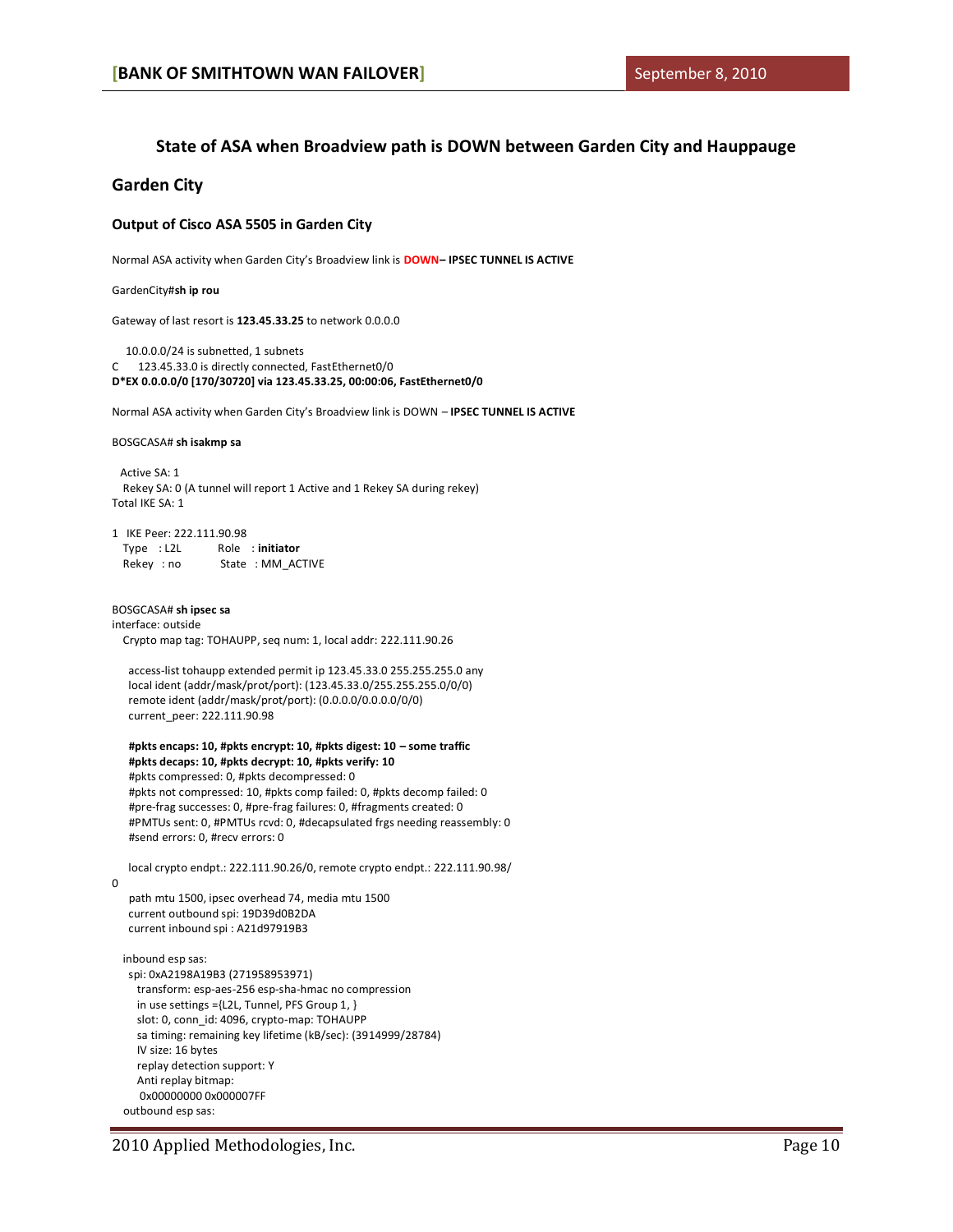spi: 0x19D0B542DA (43313107674) transform: esp-aes-256 esp-sha-hmac no compression in use settings ={L2L, Tunnel, PFS Group 1, } slot: 0, conn\_id: 4096, crypto-map: TOHAUPP sa timing: remaining key lifetime (kB/sec): (3914999/28784) IV size: 16 bytes replay detection support: Y Anti replay bitmap: 0x00000000 0x00000001

#### **Vlan2 now has some traffic going through it.**

BOSGCASA# BOSGCASA# BOSGCASA# sh int vlan2 Interface Vlan2 "outside", is up, line protocol is up Hardware is EtherSVI, BW 100 Mbps, DLY 100 usec Description: BOS GardenCity Branch Cable ISP backup link MAC address 68ef.bdcc.818e, MTU 1500 IP address 222.111.90.26, subnet mask 255.255.255.248 Traffic Statistics for "outside": 57 packets input, 9592 bytes 59 packets output, 9440 bytes 1 packets dropped  **1 minute input rate 0 pkts/sec, 89 bytes/sec – some traffic** 1 minute output rate 0 pkts/sec, 92 bytes/sec 1 minute drop rate, 0 pkts/sec 5 minute input rate 0 pkts/sec, 0 bytes/sec 5 minute output rate 0 pkts/sec, 0 bytes/sec 5 minute drop rate, 0 pkts/sec

BOSGCASA#

### **Hauppauge**

#### **Output of Cisco ASA 5505 in Hauppauge**

Normal ASA activity when Garden City's Broadview link is **DOWN– IPSEC TUNNEL IS ACTIVE** EIGRP neighbor is in place between ASA and Hauppauge Broadview router

#### **Broadview#sh ip eig nei**

IP-EIGRP neighbors for process 1038

| H Address      | Interface | Hold Uptime SRTT RTO Q Seq |
|----------------|-----------|----------------------------|
|                | (sec)     | (ms) Cnt Num               |
| 3 123.45.4.1   | Fa0/0     | 13 00:49:39 60 360 0 24    |
| 2 123.45.4.244 | Fa0/0     | 11 00:49:53 3 200 0 23     |
| 1 123.45.4.240 | Fa0/0     | 13 00:51:08 21 200 0 36    |
| 0 123.45.4.25  | FaO/O     | 10 00:51:08 21 200 0 45    |

#### BOSHAUPPASA# **sh isakmp sa**

 Active SA: 1 Rekey SA: 0 (A tunnel will report 1 Active and 1 Rekey SA during rekey) Total IKE SA: 1

```
1 IKE Peer: 222.111.90.26
  Type : L2L Role : responder
  Rekey : no State : MM_ACTIVE
BOSHAUPPASA#
```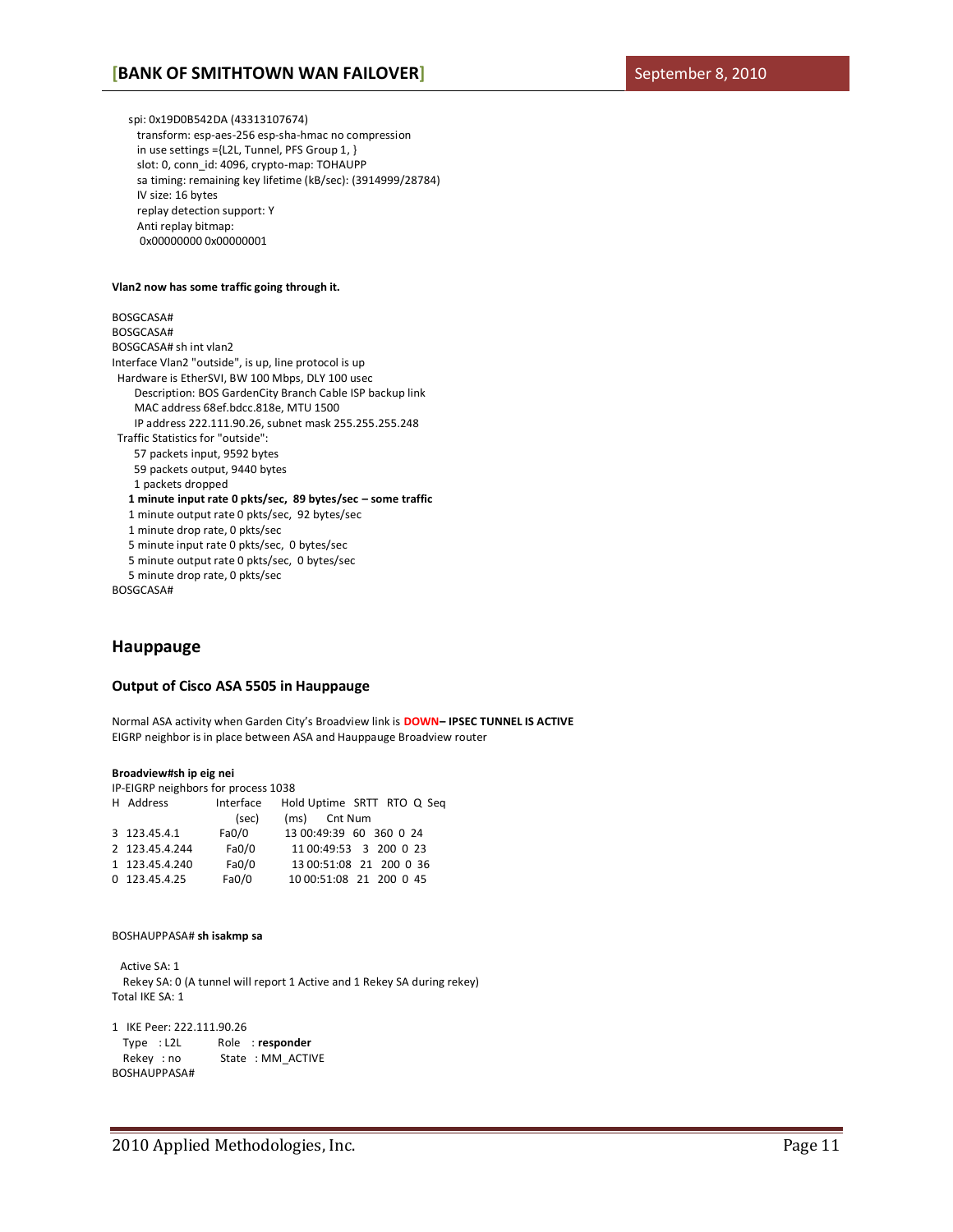BOSHAUPPASA# sh ipsec sa interface: outside Crypto map tag: BRANCHES, seq num: 10, local addr: 222.111.90.98 access-list togardencity extended permit ip any 123.45.33.0 255.255.255.0 local ident (addr/mask/prot/port): (0.0.0.0/0.0.0.0/0/0) remote ident (addr/mask/prot/port): (123.45.33.0/255.255.255.0/0/0) current\_peer: 222.111.90.26  **#pkts encaps: 64, #pkts encrypt: 64, #pkts digest: 64 – some traffic going through #pkts decaps: 64, #pkts decrypt: 64, #pkts verify: 64** #pkts compressed: 0, #pkts decompressed: 0 #pkts not compressed: 64, #pkts comp failed: 0, #pkts decomp failed: 0 #pre-frag successes: 0, #pre-frag failures: 0, #fragments created: 0 #PMTUs sent: 0, #PMTUs rcvd: 0, #decapsulated frgs needing reassembly: 0 #send errors: 0, #recv errors: 0 local crypto endpt.: 222.111.90.98/0, remote crypto endpt.: 222.111.90.26/ 0 path mtu 1500, ipsec overhead 74, media mtu 1500 current outbound spi: 7488602F44 current inbound spi : 998A60B08B inbound esp sas: spi: 0x9A603B08B (25900927915) transform: esp-aes-256 esp-sha-hmac no compression in use settings ={L2L, Tunnel, PFS Group 1, } slot: 0, conn\_id: 16384, crypto-map: BRANCHES sa timing: remaining key lifetime (kB/sec): (4373993/28680) IV size: 16 bytes replay detection support: Y Anti replay bitmap: 0xFFFFFFFF 0xFFFFFFFF outbound esp sas: spi: 0x748027F44 (19545257764) transform: esp-aes-256 esp-sha-hmac no compression in use settings ={L2L, Tunnel, PFS Group 1, } slot: 0, conn\_id: 16384, crypto-map: BRANCHES sa timing: remaining key lifetime (kB/sec): (4373993/28680) IV size: 16 bytes replay detection support: Y Anti replay bitmap: 0x00000000 0x00000001 BOSHAUPPASA# BOSHAUPPASA# **sh int vlan 2** Interface Vlan2 "outside", is up, line protocol is up Hardware is EtherSVI, BW 100 Mbps, DLY 100 usec Description: BOS Hauppaugh Cable ISP backup link MAC address 68ef.bdcc.97ba, MTU 1500 IP address 222.111.90.98, subnet mask 255.255.255.248 Traffic Statistics for "outside": 365 packets input, 60018 bytes 353 packets output, 58060 bytes 1 packets dropped 1 minute input rate 0 pkts/sec, 0 bytes/sec 1 minute output rate 0 pkts/sec, 0 bytes/sec 1 minute drop rate, 0 pkts/sec  **5 minute input rate 0 pkts/sec, 67 bytes/sec – some traffic going out to GC 5 minute output rate 0 pkts/sec, 66 bytes/sec**

5 minute drop rate, 0 pkts/sec

BOSHAUPPASA#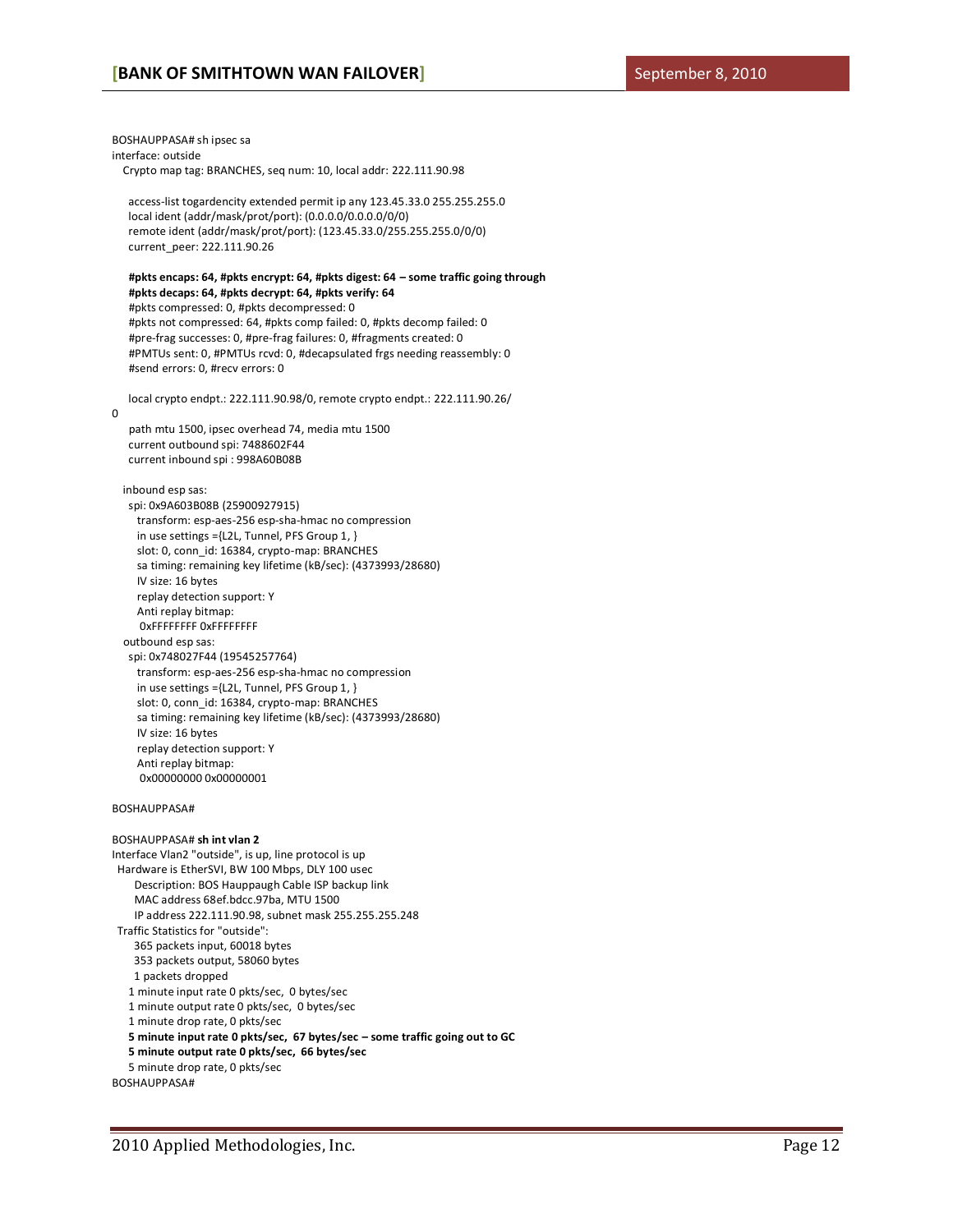#### **Routing in Hauppauge to GC**

**From Broadview router:** Broadview#**sh ip route 123.45.33.0** Routing entry for 123.45.0.0/16 Known via "eigrp 1038", distance 170, metric 30720, type external Redistributing via eigrp 1038 Last update from 123.45.4.25 on FastEthernet0/0, 00:13:30 ago Routing Descriptor Blocks:  **\* 123.45.4.25, from 123.45.4.25, 00:13:30 ago, via FastEthernet0/0 - USE ASA** Route metric is 30720, traffic share count is 1 Total delay is 200 microseconds, minimum bandwidth is 100000 Kbit Reliability 255/255, minimum MTU 1500 bytes Loading 1/255, Hops 1

### **From Cisco 3745 Verizon Default Gateway router:**

MotorParkway\_DEFGW#**sh ip rou 123.45.33.0** Routing entry for 123.45.0.0/16 Known via "eigrp 1038", distance 170, metric 30720, type external Redistributing via eigrp 1038 Last update from 123.45.4.25 on FastEthernet0/0, 00:03:54 ago Routing Descriptor Blocks:  **\* 123.45.4.25, from 123.45.4.25, 00:03:54 ago, via FastEthernet0/0 - USE ASA** Route metric is 30720, traffic share count is 1 Total delay is 200 microseconds, minimum bandwidth is 100000 Kbit Reliability 255/255, minimum MTU 1500 bytes Loading 1/255, Hops 1 MotorParkway\_DEFGW# **From Perimeter router:**

### Premiter#**sh ip rou 123.45.33.0**

Routing entry for 123.45.0.0/16 Known via "eigrp 1038", distance 170, metric 30720, type external Redistributing via eigrp 1038 Last update from 123.45.4.25 on FastEthernet0/0, 00:04:31 ago Routing Descriptor Blocks:  **\* 123.45.4.25, from 123.45.4.25, 00:04:31 ago, via FastEthernet0/0 - USE ASA** Route metric is 30720, traffic share count is 1 Total delay is 200 microseconds, minimum bandwidth is 100000 Kbit Reliability 255/255, minimum MTU 1500 bytes Loading 1/255, Hops 1 Premiter#

<span id="page-12-0"></span>When Broadview path is returned the output of the commands will reflect the same results as outlined in the earlier sections.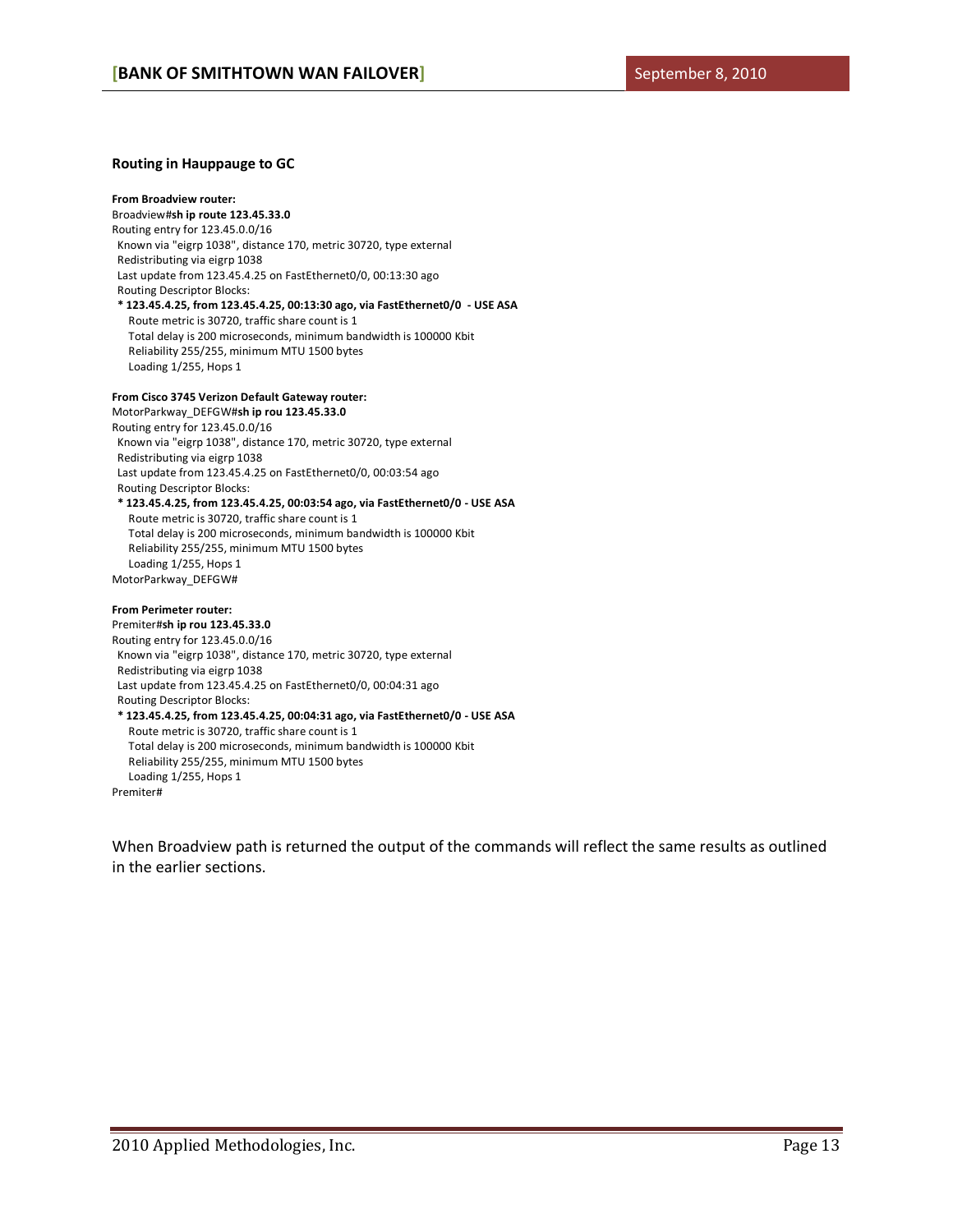### **ASA self documented configurations**

- Internal site route configurations not provided for security purposes
- ASA configurations changed for security purposes.

```
ASA Version 8.3(2)
!*********************************!
! Bank of Smithtown Hauppauge ASA !
!5505 - 2010 AMILABS !
!*********************************!
!
!Second branch config left in for example
!
hostname BOSHAUPPASA
domain-name default.domain.invalid
enable password encrypted
passwd encrypted
names
!
!*****Interface for local LAN environment****
interface Vlan1
 description BOS Hauppaugh HQ
nameif inside
security-level 100
ip address 11.103.4.25 255.255.254.0
!
!*****Interface for cable ISP Cat 5 ********
interface Vlan2
 description BOS Hauppaugh Cable ISP backup link
nameif outside
security-level 0
 ip address 169.198.90.98 255.255.255.248
!
!
!*** This is where the cable isp cat 5 cable connects to***
interface Ethernet0/0
switchport access vlan 2
!
!
!****This is where you connect the ASA into your local infrastructure
interface Ethernet0/1
!
!
!***The rest of these interfaces can remain down but if used put into 
vlan1
interface Ethernet0/2
!
interface Ethernet0/3
!
interface Ethernet0/4
!
interface Ethernet0/5
!
```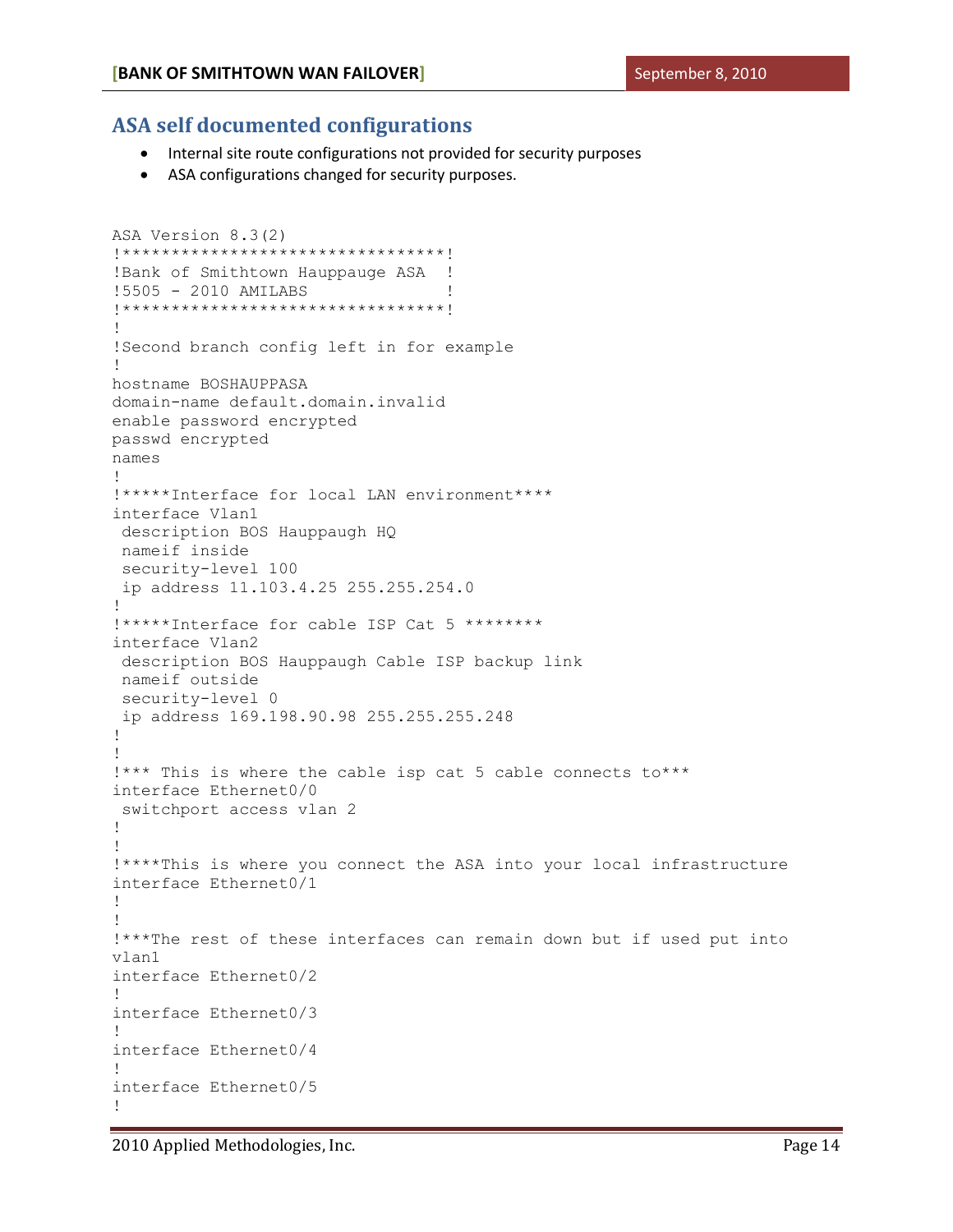```
interface Ethernet0/6
!
interface Ethernet0/7
!
banner login
banner login BOSHAUPPASA
banner login BOS Hauppaugd ASA
banner motd BOS Hauppauge ASA
banner asdm BOS Hauppauge ASA
boot system disk0:/asa832-k8.bin
ftp mode passive
dns server-group DefaultDNS
domain-name default.domain.invalid
object-group network obj_any
object-group network NETWORK_OBJ_11.103.33.0_24
object-group network NETWORK_OBJ_11.103.4.0_23
!
!***Access lists to identify traffic that will bring the tunnel up*****
!***The tostjames list was just for a test of another branch and can be 
removed***
!
access-list togardencity extended permit ip any 11.103.33.0 255.255.255.0
access-list tostjames extended permit ip any 11.103.53.0 255.255.255.0
!
pager lines 24
logging enable
logging buffered warnings
logging asdm informational
mtu inside 1500
mtu outside 1500
no failover
icmp unreachable rate-limit 1 burst-size 1
asdm image disk0:/asdm-633.bin
no asdm history enable
arp timeout 14400
!
!
!
!****Joining BOS routing environment so backup path can be 
distributed*******
router eigrp 1038
no auto-summary
network 11.0.0.0 255.0.0.0
redistribute static
!
!
!***Static routes for tunnel path creation***
!***this route gets you out to the cable path***
route outside 11.103.0.0 255.255.0.0 169.198.90.97 180
!
!***this route was a test from the second branch for scaling 
route outside 11.103.53.0 255.255.255.0 169.199.90.97 180
!
```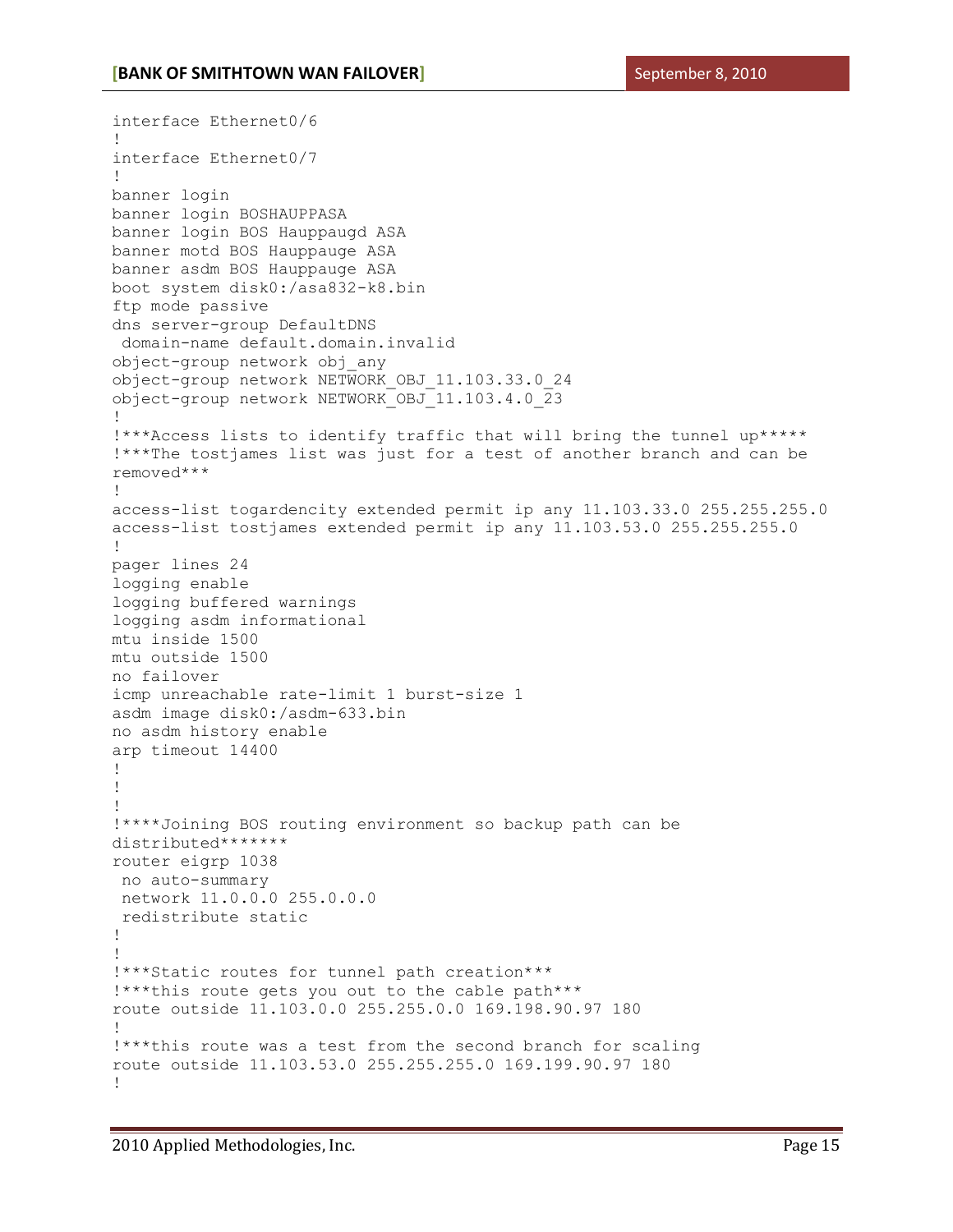```
!***This route gets you to the other Garden City ASA Peer outside 
interface***
route outside 169.198.90.24 255.255.255.248 169.198.90.97 1
!****The static routes had to be specific recursive for we cannot use a 
default route like the branches would*****
!
timeout xlate 3:00:00
timeout conn 1:00:00 half-closed 0:10:00 udp 0:02:00 icmp 0:00:02
timeout sunrpc 0:10:00 h323 0:05:00 h225 1:00:00 mgcp 0:05:00 mgcp-pat 
0:05:00
timeout sip 0:30:00 sip media 0:02:00 sip-invite 0:03:00 sip-disconnect
0:02:00
timeout sip-provisional-media 0:02:00 uauth 0:05:00 absolute
timeout tcp-proxy-reassembly 0:01:00
dynamic-access-policy-record DfltAccessPolicy
!
!***HTTP enabled for ASDM usage***
https server enable
https 11.103.4.0 255.255.254.0 inside
!***Set snmp as same as broadview and GC routers
snmp-server host inside 121.111.60.66 community *****
no snmp-server location
no snmp-server contact
snmp-server community *****
snmp-server enable traps snmp authentication linkup linkdown coldstart
!
!
!*** IPSEC and ISAKMP SA information to peer with GC ASA***
crypto ipsec transform-set scrubbed
crypto ipsec security-association lifetime seconds scrubbed
crypto ipsec security-association lifetime kilobytes scrubbed
crypto map BRANCHES 10 match address togardencity
crypto map BRANCHES 10 set pfs group1
crypto map BRANCHES 10 set peer 169.198.90.26
crypto map BRANCHES 10 set scrubbed
!*******next set was used to test second branch for scaling****
crypto map BRANCHES 20 match address tostjames
crypto map BRANCHES 20 set pfs group1
crypto map BRANCHES 20 set peer 170.200.90.26
crypto map BRANCHES 20 set scrubbed
crypto map BRANCHES interface outside
crypto isakmp enable outside
crypto isakmp policy 10
authentication pre-share
 encryption - scrubbed
hash sha
 group 2
 lifetime scrubbed
!
!***very important to keep on prevents NAT from messing up tunnel****
no crypto isakmp nat-traversal
telnet timeout 5
ssh timeout 5
console timeout 0
```
2010 Applied Methodologies, Inc. Page 16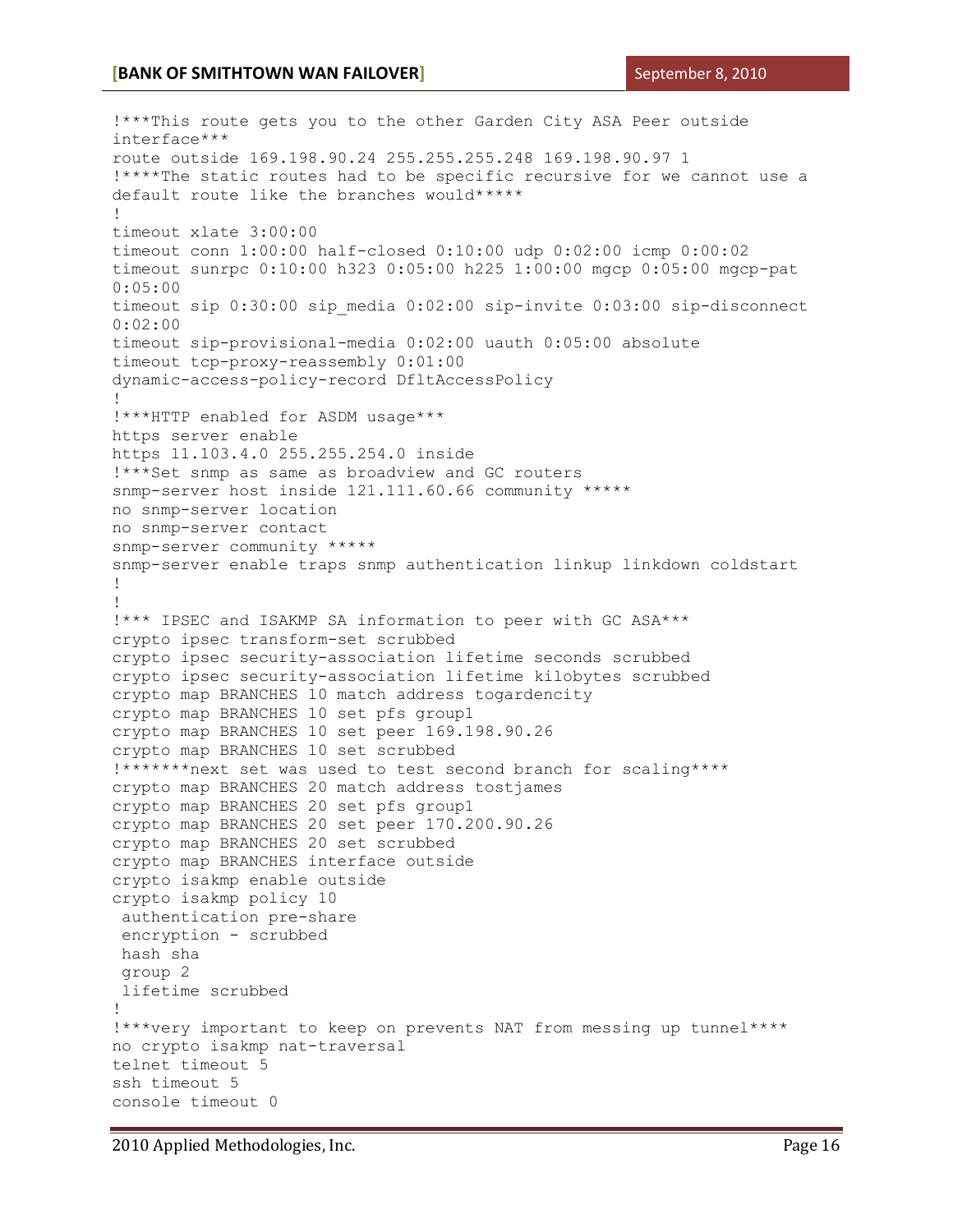```
management-access inside
!
threat-detection basic-threat
threat-detection statistics host
threat-detection statistics port
threat-detection statistics protocol
threat-detection statistics access-list
no threat-detection statistics tcp-intercept
ntp server 11.103.4.1
webvpn
!
!****Tunnel policies*****
group-policy DfltGrpPolicy attributes
!*** time out tunnel after 1 minute of no activity
vpn-idle-timeout 1
!**** This was a test tunnel to another branch not in use***
tunnel-group 170.200.90.26 type ipsec-l2l
tunnel-group 170.200.90.26 ipsec-attributes
pre-shared-key *****
! 
!*****This is your tunnel to Garden City*******
tunnel-group 169.198.90.26 type ipsec-l2l
tunnel-group 169.198.90.26 ipsec-attributes
pre-shared-key *****
!
class-map inspection_default
match default-inspection-traffic
!
!
policy-map type inspect dns preset dns map
parameters
  message-length maximum client auto
  message-length maximum 512
policy-map global_policy
class inspection_default
 inspect dns preset dns map
  inspect ftp
  inspect h323 h225
  inspect h323 ras
  inspect rsh
  inspect rtsp
  inspect esmtp
  inspect sqlnet
  inspect skinny
  inspect sunrpc
  inspect xdmcp
  inspect sip
  inspect netbios
  inspect tftp
  inspect ip-options
!
service-policy global policy global
prompt hostname context
call-home
```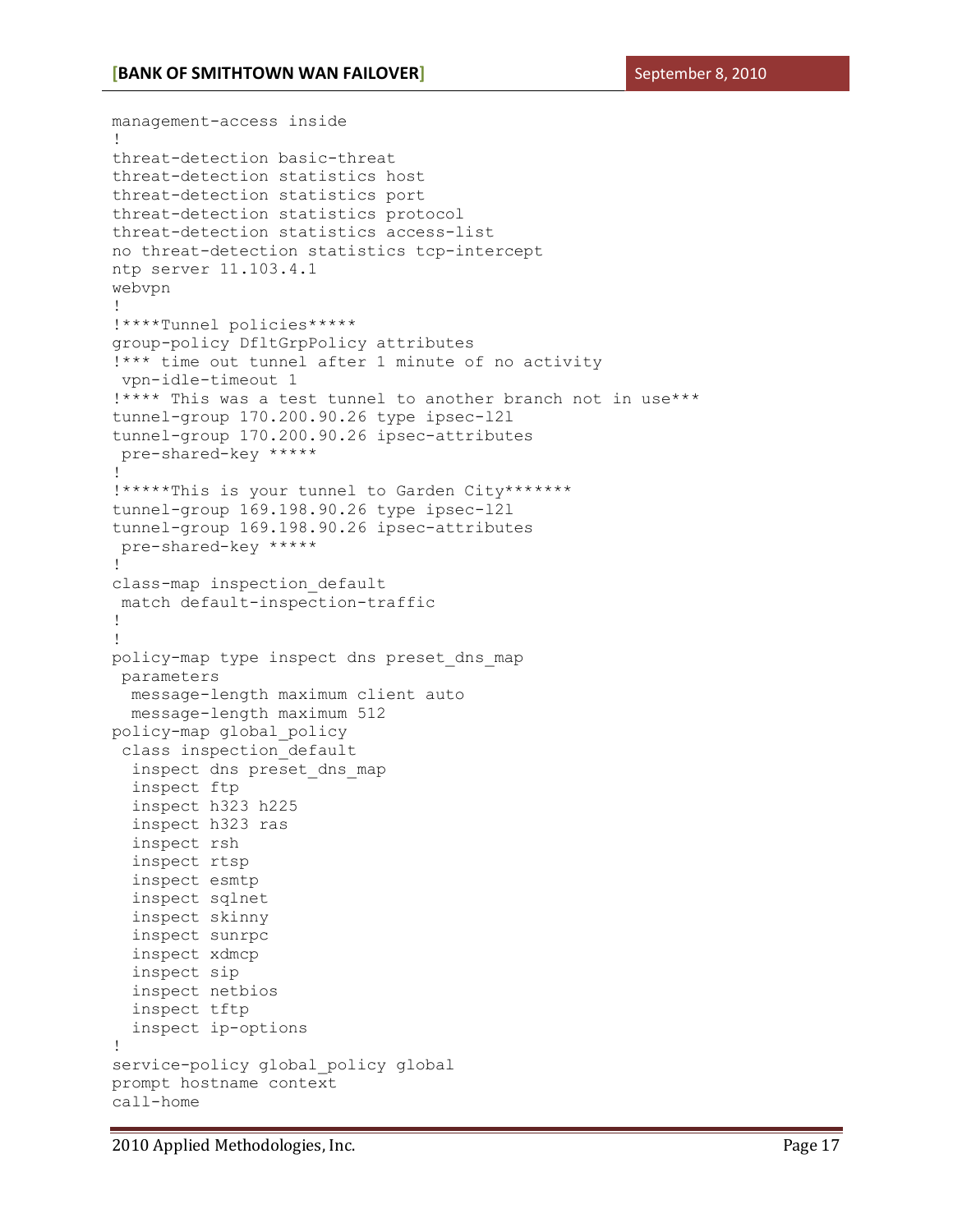profile CiscoTAC-1

```
 no active
   destination address http 
https://tools.cisco.com/its/service/oddce/services/DD
CEService
   destination address email callhome@cisco.com
   destination transport-method http
   subscribe-to-alert-group diagnostic
   subscribe-to-alert-group environment
   subscribe-to-alert-group inventory periodic monthly
   subscribe-to-alert-group configuration periodic monthly
   subscribe-to-alert-group telemetry periodic daily
Cryptochecksum:scrubbed
: end
!**********POST Deployment NOC and Security Group will add additional 
!security**************
ASA Version 8.3(2)
!
!*********************************!
!Bank of Smithtown Garden City ASA!
!5505 - 2010 AMILABS !
!*********************************!
!
hostname BOSGCASA
domain-name default.domain.invalid
enable password encrypted
passwd encrypted
names
!
!*****Interface for local LAN environment****
interface Vlan1
 description BOS GardenCity Branch Local LAN
nameif inside
 security-level 100
 ip address 169.198.33.25 255.255.255.0
!
!*****Interface for cable ISP Cat 5 ********
interface Vlan2
 description BOS GardenCity Branch Cable ISP backup link
 nameif outside
security-level 0
 ip address 169.198.90.26 255.255.255.248
!!*** This is where the cable isp cat 5 cable connects to***
interface Ethernet0/0
switchport access vlan 2
```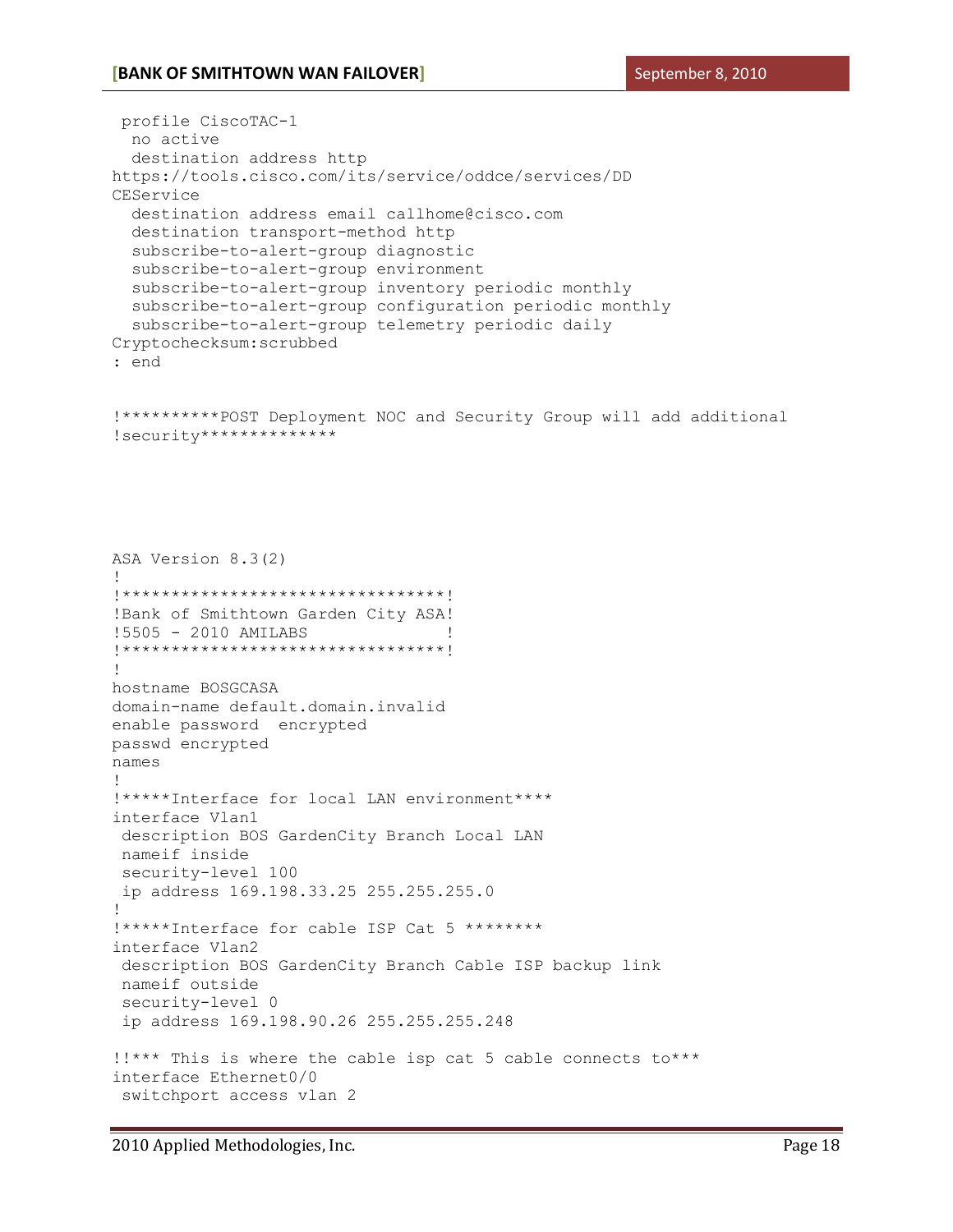!

```
!****This is where you connect the ASA into your local infrastructure
interface Ethernet0/1
!
!
!***The rest of these interfaces can remain down but if used put into 
vlan1
interface Ethernet0/2
!
interface Ethernet0/3
!
interface Ethernet0/4
!
interface Ethernet0/5
!
interface Ethernet0/6
!
interface Ethernet0/7
!
banner login BOSGCASA
banner login BOS GardenCity ASA
banner motd BOS Gardencity ASA
banner asdm BOS GardenCity ASA
banner asdm BOS GardenCity ASA
boot system disk0:/asa832-k8.bin
ftp mode passive
dns server-group DefaultDNS
domain-name default.domain.invalid
object-group network obj_any
object-group network NETWORK_OBJ_169.198.33.0_24
object-group network NETWORK_OBJ_169.198.4.0_23
!
!***Access lists to identify traffic that will bring the tunnel up*****
access-list tohaupp extended permit ip 169.198.33.0 255.255.255.0 any
!
snmp-map bos
!
pager lines 24
logging enable
logging buffered informational
logging asdm informational
mtu inside 1500
mtu outside 1500
no failover
icmp unreachable rate-limit 1 burst-size 1
asdm image disk0:/asdm-633.bin
no asdm history enable
arp timeout 14400
!
!
!****EIGRP used to tie GC router and ASA together for dynamic path 
allocation***
router eigrp 21
no auto-summary
```
2010 Applied Methodologies, Inc. Page 19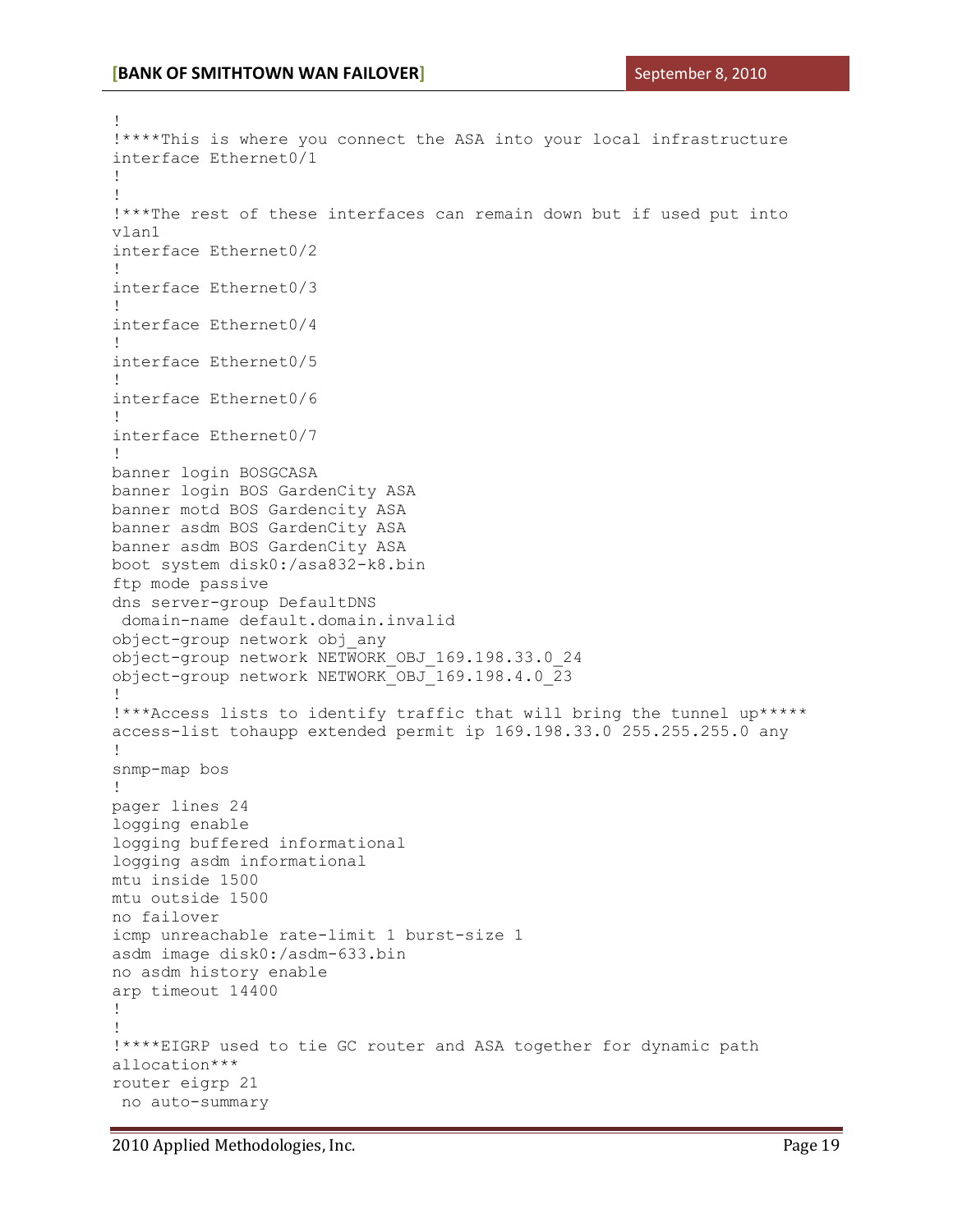network 10.0.0.0 255.0.0.0 redistribute static ! ! !\*\*\*this route gets you out to the cable path\*\*\* route outside 0.0.0.0 0.0.0.0 169.198.90.25 200 ! ! timeout xlate 3:00:00 timeout conn 1:00:00 half-closed 0:10:00 udp 0:02:00 icmp 0:00:02 timeout sunrpc 0:10:00 h323 0:05:00 h225 1:00:00 mgcp 0:05:00 mgcp-pat 0:05:00 timeout sip 0:30:00 sip media 0:02:00 sip-invite 0:03:00 sip-disconnect 0:02:00 timeout sip-provisional-media 0:02:00 uauth 0:05:00 absolute timeout tcp-proxy-reassembly 0:01:00 dynamic-access-policy-record DfltAccessPolicy !\*\*\*HTTP enabled for ASDM usage\*\*\* https server enable ! !\*\*\*Set snmp as same as broadview and GC routers http 169.198.33.0 255.255.255.0 inside snmp-server host inside 121.111.60.66 community \*\*\*\*\* no snmp-server location no snmp-server contact snmp-server community \*\*\*\*\* snmp-server enable traps snmp authentication linkup linkdown coldstart !\*\*\* IPSEC and ISAKMP SA information to peer with GC ASA\*\*\* crypto ipsec transform-set scrubbed crypto ipsec transform-set scrubbed crypto ipsec security-association lifetime seconds crypto ipsec security-association lifetime kilobytes crypto map TOHAUPP 1 match address tohaupp crypto map TOHAUPP 1 set pfs group1 crypto map TOHAUPP 1 set peer 169.198.90.98 crypto map TOHAUPP 1 set transform-set scrubbed crypto map TOHAUPP interface outside crypto isakmp enable outside crypto isakmp policy 10 authentication pre-share encryption scrubbed hash sha group 2 lifetime scrubbed !\*\*\*very important to keep on prevents NAT from messing up tunnel\*\*\*\* no crypto isakmp nat-traversal ! telnet timeout 5 ssh timeout 5 console timeout 0 management-access inside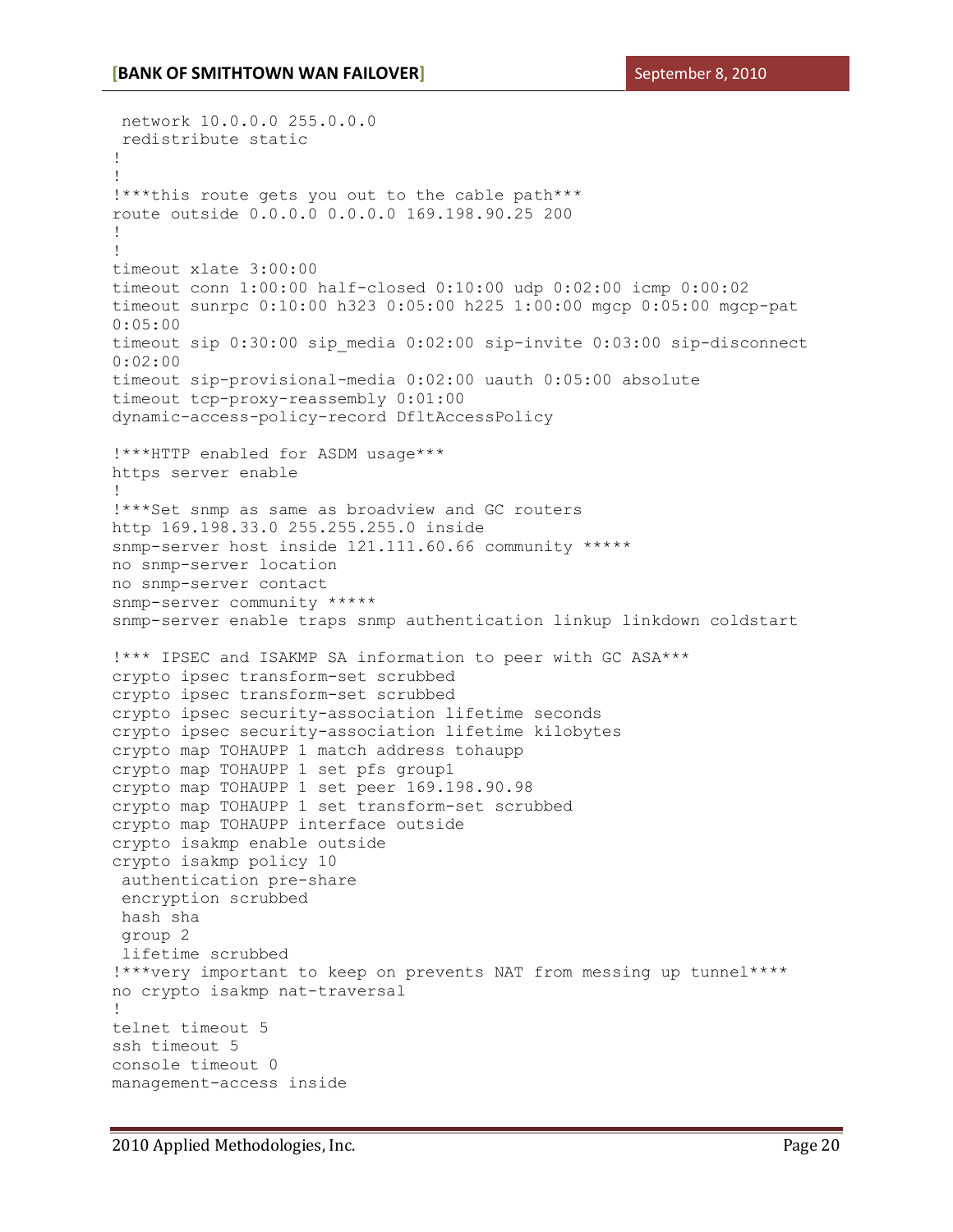```
threat-detection basic-threat
threat-detection statistics host
threat-detection statistics port
threat-detection statistics protocol
threat-detection statistics access-list
no threat-detection statistics tcp-intercept
ntp server 169.198.4.1
webvpn
!!****Tunnel policies*****
group-policy DfltGrpPolicy attributes
!**** This was a test tunnel to another branch for scaling***
vpn-idle-timeout 1
!!*****This is your tunnel to Hauppauge*******
tunnel-group 169.198.90.98 type ipsec-l2l
tunnel-group 169.198.90.98 ipsec-attributes
pre-shared-key *****
!
class-map inspection_default
match default-inspection-traffic
!
!
policy-map type inspect dns preset_dns_map
parameters
  message-length maximum client auto
  message-length maximum 512
policy-map global_policy
 class inspection_default
  inspect dns preset_dns_map
  inspect ftp
  inspect h323 h225
  inspect h323 ras
  inspect rsh
  inspect rtsp
  inspect esmtp
  inspect sqlnet
  inspect skinny
  inspect sunrpc
  inspect xdmcp
  inspect sip
  inspect netbios
  inspect tftp
   inspect ip-options
!
service-policy global policy global
prompt hostname context
call-home
profile CiscoTAC-1
  no active
  destination address http 
https://tools.cisco.com/its/service/oddce/services/DD
CEService
  destination address email callhome@cisco.com
  destination transport-method http
   subscribe-to-alert-group diagnostic
```